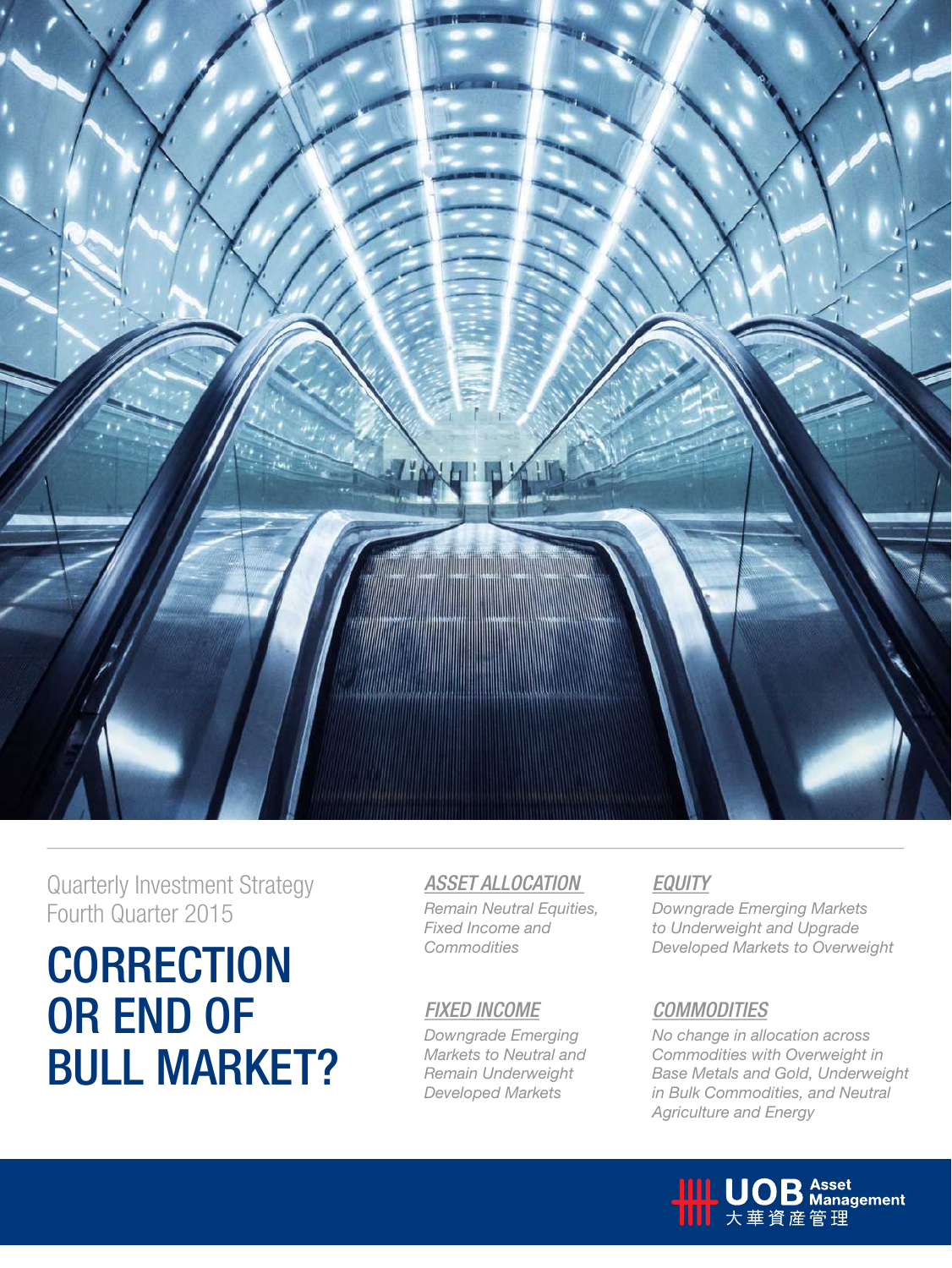As one of the thought leaders in asset management, UOBAM regularly produces topical investment research articles and publications to help our clients stay on top of financial market developments.

# Webcast – Asset Allocation Strategy for Q4 2015

In our quarterly webcast, Mr Tony Raza, Head of Multi Asset Strategy Unit, will share our asset allocation strategy, as well as discuss key issues driving developments in global markets.

View the webcast on the homepage of our website at uobam.com.sg.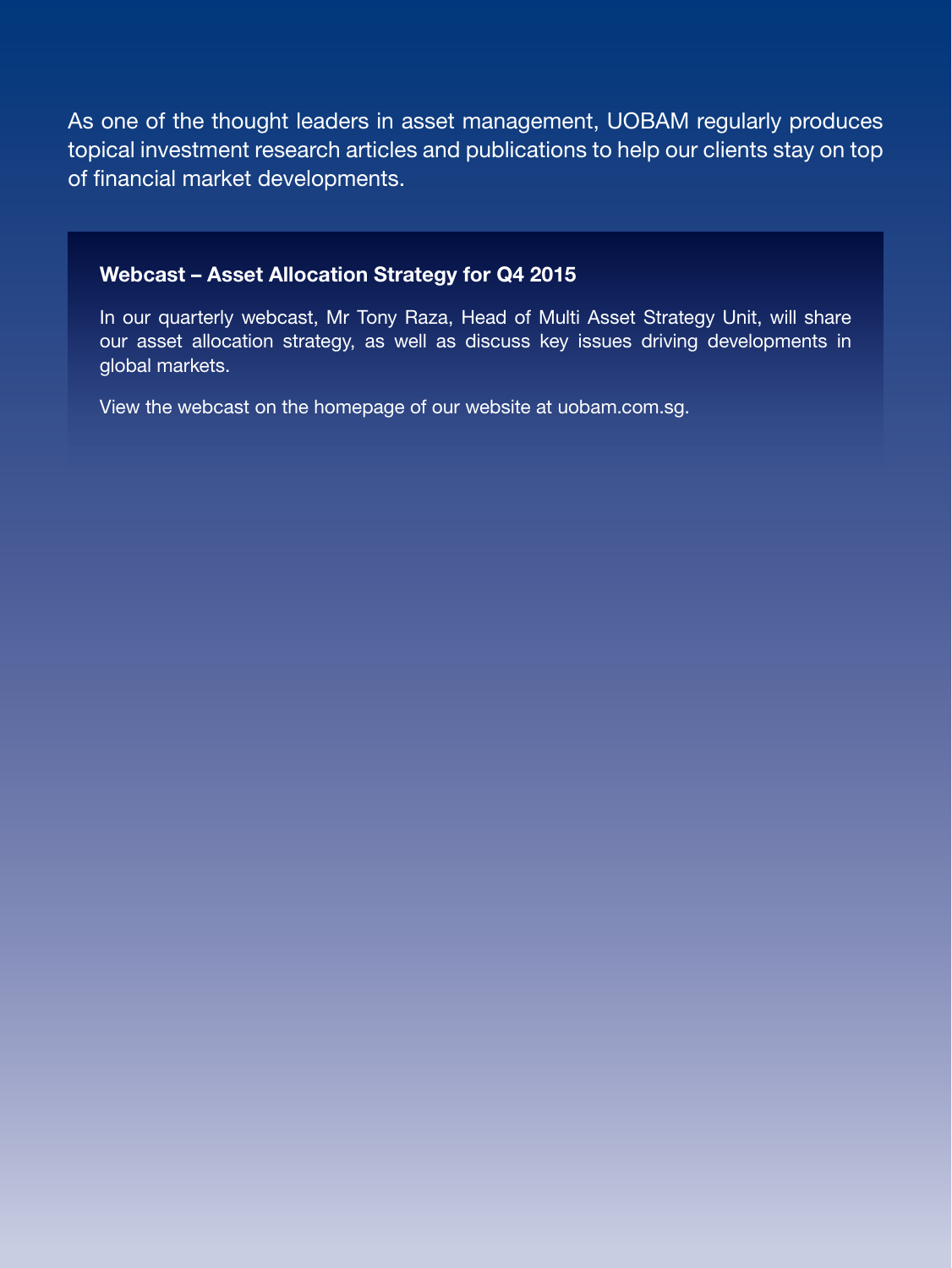# Investment Strategy SUMMARY

The third quarter of 2015 was a very volatile period for financial markets. Our downgrade of equities from an overweight position earlier in April due to increased macro risks and above-average valuations has proven timely.

We argue that the equity market correction in August had no clear fundamental basis. Market commentators point to concerns over weaker global growth triggered by China and the emerging markets (EM), the Chinese Renminbi (RMB) depreciation dragging down other EM currencies, as well as an impending US rate increase. We think these issues are developing in line with our expectations and after the market decline, valuations have fallen to more reasonable levels.

It remains to be seen whether this correction marks the end of a bull market or is a mid-cycle correction that is usually temporary and accompanied by a strong recovery. We are leaning towards the latter but acknowledge the risks that remain with volatility levels staying elevated.

We start the fourth quarter of 2015 with a continued call to be neutral across all asset classes. We look for confirmation that volatility is stabilising and that leading economic indicators point to a benign global environment, before considering an upgrade of equities to an overweight position on the view that a mid-cycle correction presents an attractive entry point.

John Doyle *Chief Investment Officer Equities & Multi-Assets*



Chong Jiun Yeh *Chief Investment Officer Fixed Income & Structured Investments*

# **CONTENTS**

- 2 Global Asset Allocation Summary
- 3 Global Investment Strategy
- 10 Equity Strategy
- 16 Fixed Income Strategy
- 20 Commodities Strategy
- 21 Appendix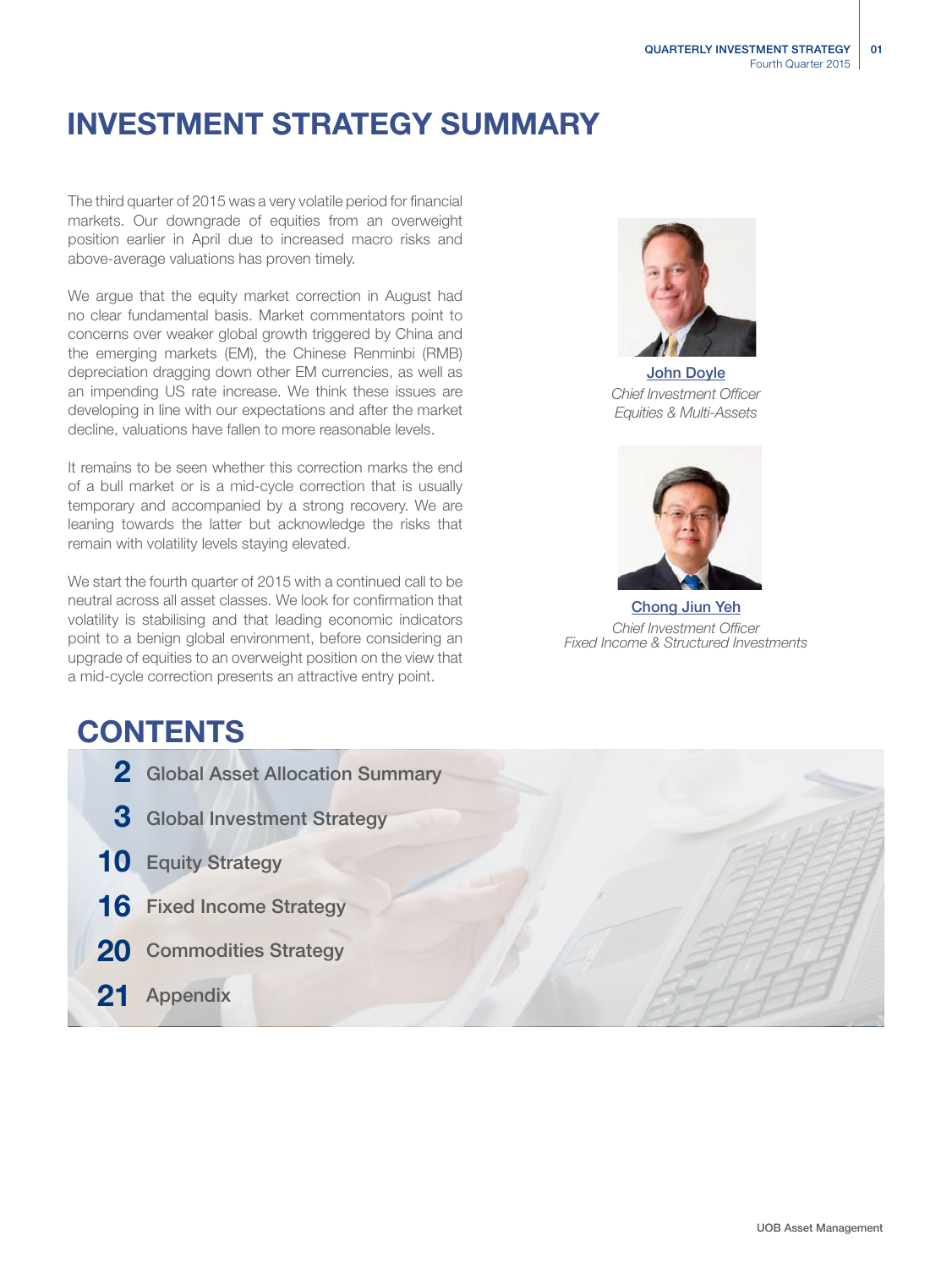# GLOBAL ASSET ALLOCATION SUMMARY

We maintain a neutral asset allocation for the fourth quarter of 2015 (4Q15) after a very volatile third quarter of 2015 (3Q15). We had previously downgraded equities from an overweight recommendation to a neutral one on 21 April 2015 due to increased macro risks combined with valuations that were becoming higher than average. The global equity market correction in 3Q15 was severe and we argue that it occurred without clear fundamental justification. Our investment strategy is to look for an opportunity to upgrade equities to an overweight position but in the near term, market technical factors and volatility are still not attractive enough to warrant an upgrade. We thus remain neutral between equities and fixed income, and remain comforted by the lower volatility and steadier performance of global fixed income markets.

| Global Asset Allocation* -- |                                                                                                                                                                                                                                                                                                                                                     | N |  |
|-----------------------------|-----------------------------------------------------------------------------------------------------------------------------------------------------------------------------------------------------------------------------------------------------------------------------------------------------------------------------------------------------|---|--|
| <b>Equities</b>             | $\begin{picture}(180,10) \put(0,0){\line(1,0){10}} \put(10,0){\line(1,0){10}} \put(10,0){\line(1,0){10}} \put(10,0){\line(1,0){10}} \put(10,0){\line(1,0){10}} \put(10,0){\line(1,0){10}} \put(10,0){\line(1,0){10}} \put(10,0){\line(1,0){10}} \put(10,0){\line(1,0){10}} \put(10,0){\line(1,0){10}} \put(10,0){\line(1,0){10}} \put(10,0){\line($ |   |  |
| <b>Fixed Income</b>         | $\begin{picture}(180,10) \put(0,0){\line(1,0){10}} \put(10,0){\line(1,0){10}} \put(10,0){\line(1,0){10}} \put(10,0){\line(1,0){10}} \put(10,0){\line(1,0){10}} \put(10,0){\line(1,0){10}} \put(10,0){\line(1,0){10}} \put(10,0){\line(1,0){10}} \put(10,0){\line(1,0){10}} \put(10,0){\line(1,0){10}} \put(10,0){\line(1,0){10}} \put(10,0){\line($ |   |  |
| <b>Commodities</b>          |                                                                                                                                                                                                                                                                                                                                                     |   |  |
| Cash                        |                                                                                                                                                                                                                                                                                                                                                     |   |  |

Notes:

toces.<br>Three to six months horizon

The weights are relative to the respective benchmark(s).<br>'- -' denotes maximum underweight, '-' slight underweight, 'N' neutral, '+' slight<br>overweight, '+ +' maximum overweight; arrows show change from last quarter.

### Equities – Maintain Neutral

Global equities corrected sharply in the past quarter, but the global macroeconomic cycle and corporate earnings cycle remained resilient according to most indicators. The more attractive valuations after the equity market correction and the lack of fundamental justification for the sell-off are reasons to look for an entry point to upgrade equities again in the coming quarter. In the near term, however, we will continue to monitor market trends and analyse macroeconomic indicators to look for possible evidence that the global sell-off may be a leading indicator of fundamental macro deterioration or may in fact trigger a downturn. We maintain a neutral weight on equities until we achieve greater clarity. Within equities, we raise developed markets (DM) to an overweight position and downgrade emerging markets (EM) to an underweight one, given the divergence in growth trajectories.

### Fixed Income – Maintain Neutral

The world will likely have to deal with the long-awaited start of monetary tightening in 4Q15. We had been expecting a rate increase in September 2015, but with the volatility spike in the past quarter, we now expect the US Federal Reserve (US Fed) to start its first rate increase in December 2015. Fixed income investors have been nervous that rate increases can undermine fixed income performance, but we continue to expect that low global inflation will limit the trajectory of rate increases to a very gradual path. The fixed income asset class can deliver returns in line with the yields offered by fixed income instruments and we maintain a neutral weight. Within fixed income, we remain overall underweight on DM and reduce our weight on EM to neutral.

### Commodities – Maintain Neutral

Most commodities continue to struggle in a strong US dollar (USD) environment where China is consuming fewer resources than at the peak of its developmental years. However, most of the weakness has largely affected commodity prices and producers have cut back production, which should stabilise commodity asset prices. We maintain a neutral position.

### Cash – Maintain Neutral

During periods of higher risk, it is helpful to have cash on hand, especially for the potential of a modest equity correction that could represent a buying opportunity where the cash raised can be deployed.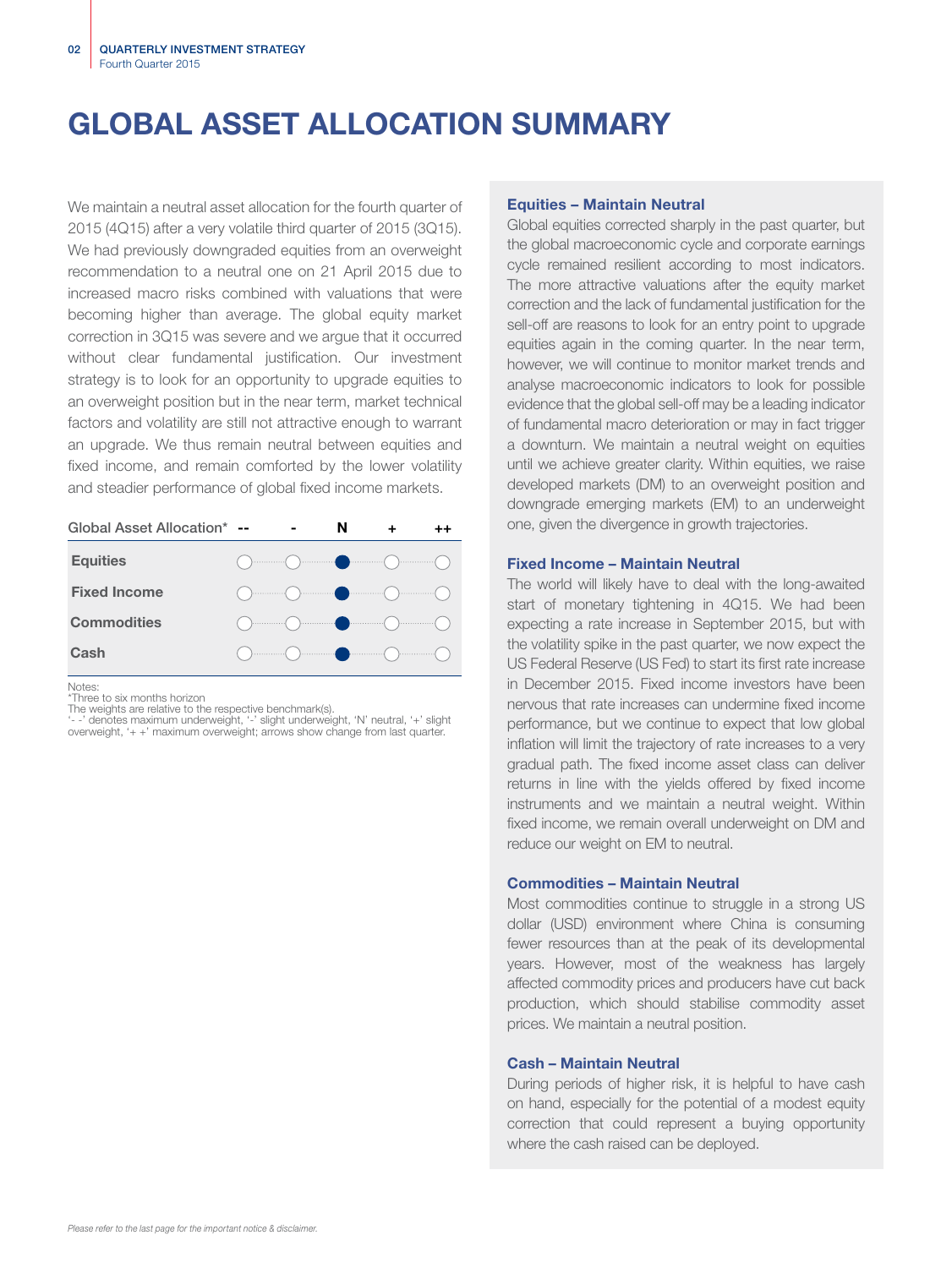# GLOBAL INVESTMENT STRATEGY MID-CYCLE CORRECTION OR END OF THE BULL MARKET?

From the end of a recession, in and through an economic expansion phase of a cycle, investors should have a preference towards overweighting equities in order to tactically benefit from asset allocation. However, there are periods in the expansion phase of a cycle which warrant investors to be more cautious, particularly if there is some combination of rising tail risks and expensive valuations. We have recommended being overweight on equities through most periods since 2009, but we downgraded equities in April 2015 due to concerns about the combination of rising risks and above-average valuations. Corrections during expansions tend to be temporary and we would thus prefer to look for confirmation that markets are stabilising and that leading economic indicators are not pointing to a new global recession. Until then, we continue to recommend a prudent balance between asset classes and thus continue to propose a neutral allocation between equities, fixed income, commodities and cash – in accordance with a risk balance that is suitable for individual investors.

### Sharp correction

Global equities had been performing positively through most of the year but then corrected sharply in August 2015 with most equity markets falling by more than ten per cent from their 2015 highs. While all asset classes were somewhat affected, the correction was primarily focused in global equities, with EM equities taking the greater hit. The corrections were enough to wipe out two years of bull market performance within the course of two weeks.

The year-to-date (YTD) performance of most asset classes is now negative. Asset allocation decisions in 2015 have been more about trying to be in asset classes that have been relatively less affected and more stable.

Corrections are not unusual in the course of an expansion, and frequently present an investing opportunity. However, there are times when market corrections are the first hint of deteriorating economic fundamentals or lead to more



### Global equities performance

Source, UOBAM, Bloomberg, 3 September 2015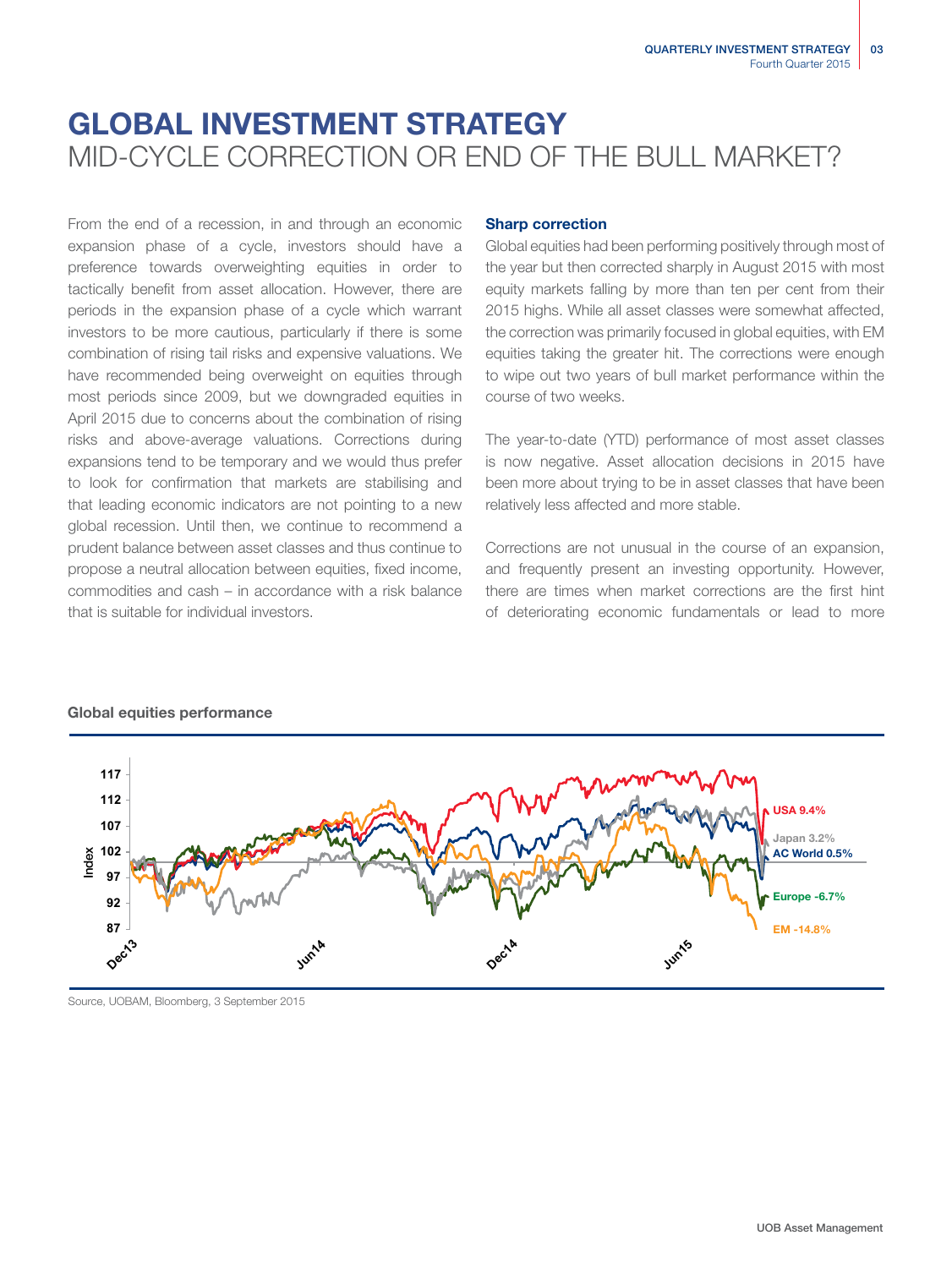

### YTD asset class performance (USD)

Source: UOBAM, Bloomberg, 31 August 2015

cautious business and consumer behaviour, which in turn creates weaker fundaments. As at the start of 4Q15, it is still too early to confirm if there are any fundamental side effects arising from the market correction.

In previous corrections such as in October 2014, May 2006 and April 2004, the subsequent six-month returns turned out to be exceptionally strong. In October 2007, however, equity markets started a sharp correction that accelerated after a pause. The August 2015 correction is comparable in size to these previous corrections. We would argue that in 2004, 2006 and 2014, the market declines were not accompanied by evidence of weaker macroeconomic fundamentals. However, we also note that as at the fourth quarter of 2007, leading indicators such as manufacturing indices had turned negative, but it was not clear until mid-2008 that a recession was looming.

Equity markets have always been inherently volatile. Equity volatility measures such as VIX have shown a trend where volatility since the crisis has declined back to pre-crisis levels. However, measures such as the volatility of VIX (VVIX) have hit new highs in recent periods. Specifically, VVIX hit 170 in August 2015 while it was only at a 140-level during the Lehman crisis. This measure of "how surprising the surprise is" has become more extreme while overall volatility may only be slightly higher than pre-financial crisis periods.

Market volatility may have changed due to structural changes in the market. Investors use exchange-traded funds (ETFs)

|               | <b>Correction</b> |           |             | 6-month recovery  |           |             |  |
|---------------|-------------------|-----------|-------------|-------------------|-----------|-------------|--|
|               | <b>MSCI World</b> | <b>US</b> | <b>Asia</b> | <b>MSCI World</b> | <b>US</b> | <b>Asia</b> |  |
| <b>Aug-15</b> | $-12.2$           | $-11.8$   | $-21.5$     | $\Omega$          | っ         | ?           |  |
| <b>Oct-14</b> | -9                | $-7.2$    | $-9.1$      | 12.4              | 14.3      | 14          |  |
| <b>Oct-07</b> | $-17.7$           | $-17$     | $-28.5$     | $-41.6$           | $-33.2$   | $-53.5$     |  |
| May-06        | $-12$             | $-7.4$    | $-19.4$     | 21.5              | 17.7      | 31.7        |  |
| Apr-04        | $-7.7$            | $-4.1$    | $-20.6$     | 14.8              | 10.1      | 25.7        |  |

### Global equity corrections

Source: Bloomberg, as at 3 September 2015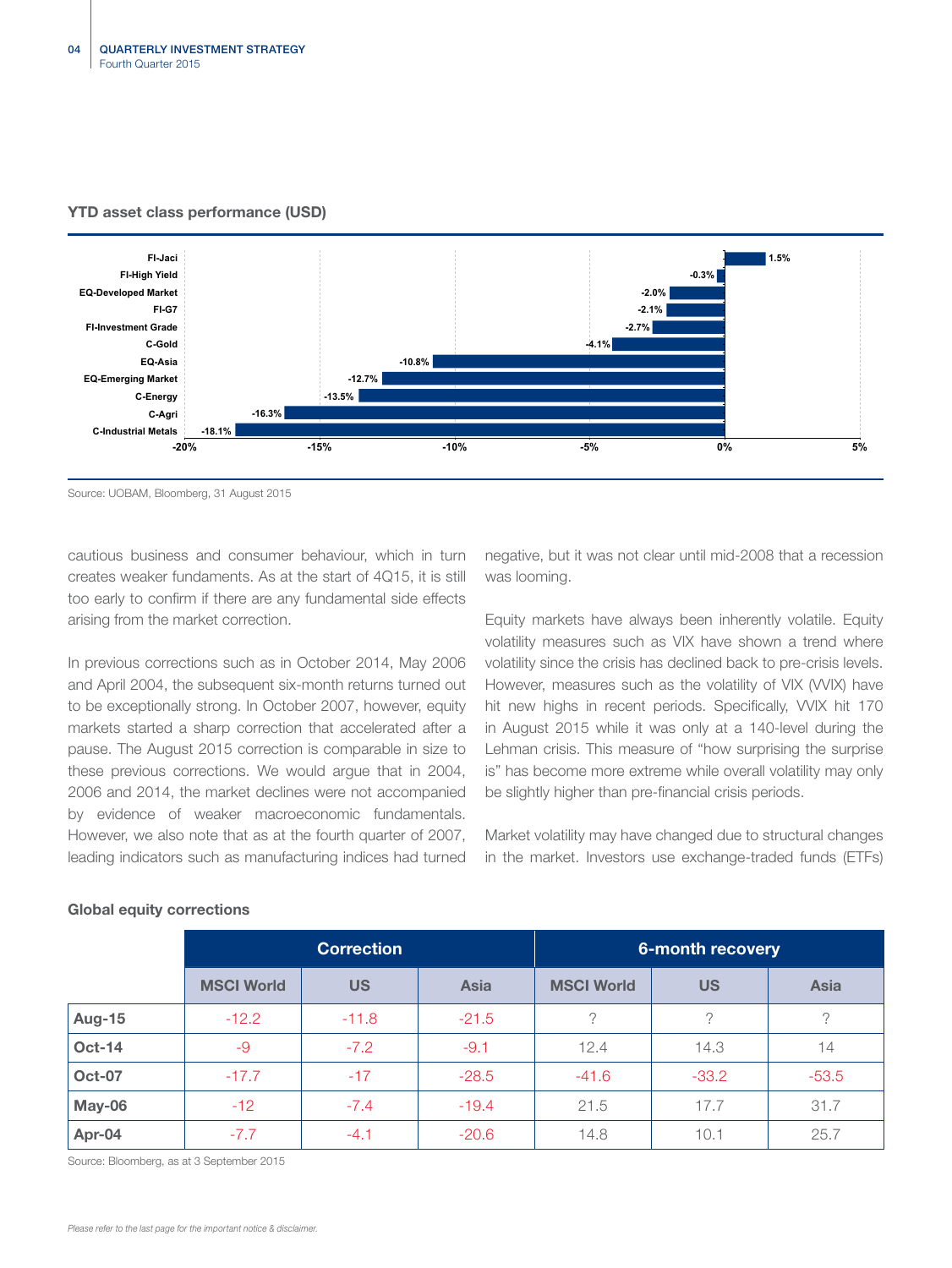to a much greater extent and the fund flows of redemptions during market drawdowns have been particularly sharp from ETFs. Also, new global bank regulations prohibit banks from taking large investment positions, which helped to smooth the flows of redemptions and subscriptions in the past. In addition, there is currently a great number of retirees with a large pool of retirement savings to be invested. This has led to an environment of low inflation, very low interest rates and relatively high asset valuations. When market corrections occur, these investors appear to get more nervous than in the past. These factors add up to explain why we should expect the markets to have bouts of severe volatility.

If we find evidence that macro data show that fundamentals are stable such as in 2004, 2006 and 2014, then the market corrections can provide a strong potential investment opportunity. The structural changes in the market are likely to create spikes in volatility that will recur over the years. Sharp corrections that are not fundamentally justified may be a sign of less efficient markets, but undoubtedly also present an opportunity for investors who are looking to take advantage of the sell-offs.

### Fundamental macro outlook

While the August 2015 correction is as severe as other significant corrections over the past 15 years (as shown in the earlier table), it has been abnormally unclear which fundamental issue triggered the correction. Global investors, economists and strategists have pointed to several issues including weaker global growth, US interest rate increases, China growth concerns, EM growth concerns and the potential devaluation of the Chinese RMB. For most of these issues, we find that little has changed over the course of the year and thus, we do not think the correction is fundamentally supported. If there is a clear growth weakness in the world, we think it is centred on the commodity sectors and commodity-exporting countries.

Global growth expectations have not changed significantly over the past couple of quarters. The global GDP forecast table below is largely similar to last quarter's table, with the biggest downward revision coming from the US GDP forecast (previously forecasted to be 2.5% growth but was revised down to 2.3% growth in 3Q15). While growth in the first half of the year for the US was weak, the US has since been recovering and economists are currently starting to revise US growth back up after their earlier downgrades. Also, the clear weakness in the world is in commodity-focused countries such as Brazil and Russia. Non-commodity, export-oriented EM countries will ultimately benefit from lower energy and raw material prices. Thus, while there are concerns about China's and India's growth, forecasts for their growth outlook have not changed significantly from last quarter.

|                      | <b>ACTUAL</b> |         |       |         |         |         | <b>FORECASTS</b> |         |      |      |
|----------------------|---------------|---------|-------|---------|---------|---------|------------------|---------|------|------|
|                      | 2008          | 2009    | 2010  | 2011    | 2012    | 2013    | 2014             | 2015    | 2016 | 2017 |
| <b>United States</b> | $-0.30$       | $-2.80$ | 2.50  | 1.60    | 2.20    | 1.50    | 2.40             | 2.30    | 2.70 | 2.50 |
| <b>Euro Area</b>     | 0.50          | $-4.50$ | 2.00  | 1.60    | $-0.90$ | $-0.40$ | 0.80             | 1.50    | 1.70 | 1.60 |
| Japan                | $-1.00$       | $-5.53$ | 4.75  | $-0.45$ | 1.80    | 1.58    | $-0.10$          | 0.85    | 1.40 | 0.70 |
| China                | 9.60          | 9.20    | 10.40 | 9.30    | 7.70    | 7.70    | 7.40             | 6.90    | 6.70 | 6.50 |
| India*               | 8.18          | 6.60    | 9.35  | 7.68    | 4.83    | 5.10    | 6.90             | 7.30    | 7.60 | 8.05 |
| <b>Brazil</b>        | 5.05          | $-0.22$ | 7.62  | 3.95    | 1.76    | 2.75    | 0.18             | $-1.75$ | 0.40 | 1.65 |
| <b>Russia</b>        | 5.20          | $-7.80$ | 4.50  | 4.30    | 3.40    | 1.30    | 0.60             | $-3.70$ | 0.50 | 1.20 |

### Global GDP forecasts

| <b>FORECASTS</b> |      |      |  |  |  |  |
|------------------|------|------|--|--|--|--|
| 2015             | 2016 | 2017 |  |  |  |  |
| 2.30             | 2.70 | 2.50 |  |  |  |  |
| 1.50             | 1.70 | 1.60 |  |  |  |  |
| 0.85             | 1.40 | 0.70 |  |  |  |  |
| 6.90             | 6.70 | 6.50 |  |  |  |  |
| 7.30             | 7.60 | 8.05 |  |  |  |  |
| $-1.75$          | 0.40 | 1.65 |  |  |  |  |
| $-3.70$          | 0.50 | 1.20 |  |  |  |  |

\*India GDP from 2013 based on Fiscal Year ended March. Old series from 2008-2012 based on Calendar Year. Source: UOBAM, Bloomberg, updated as at 1 September 2015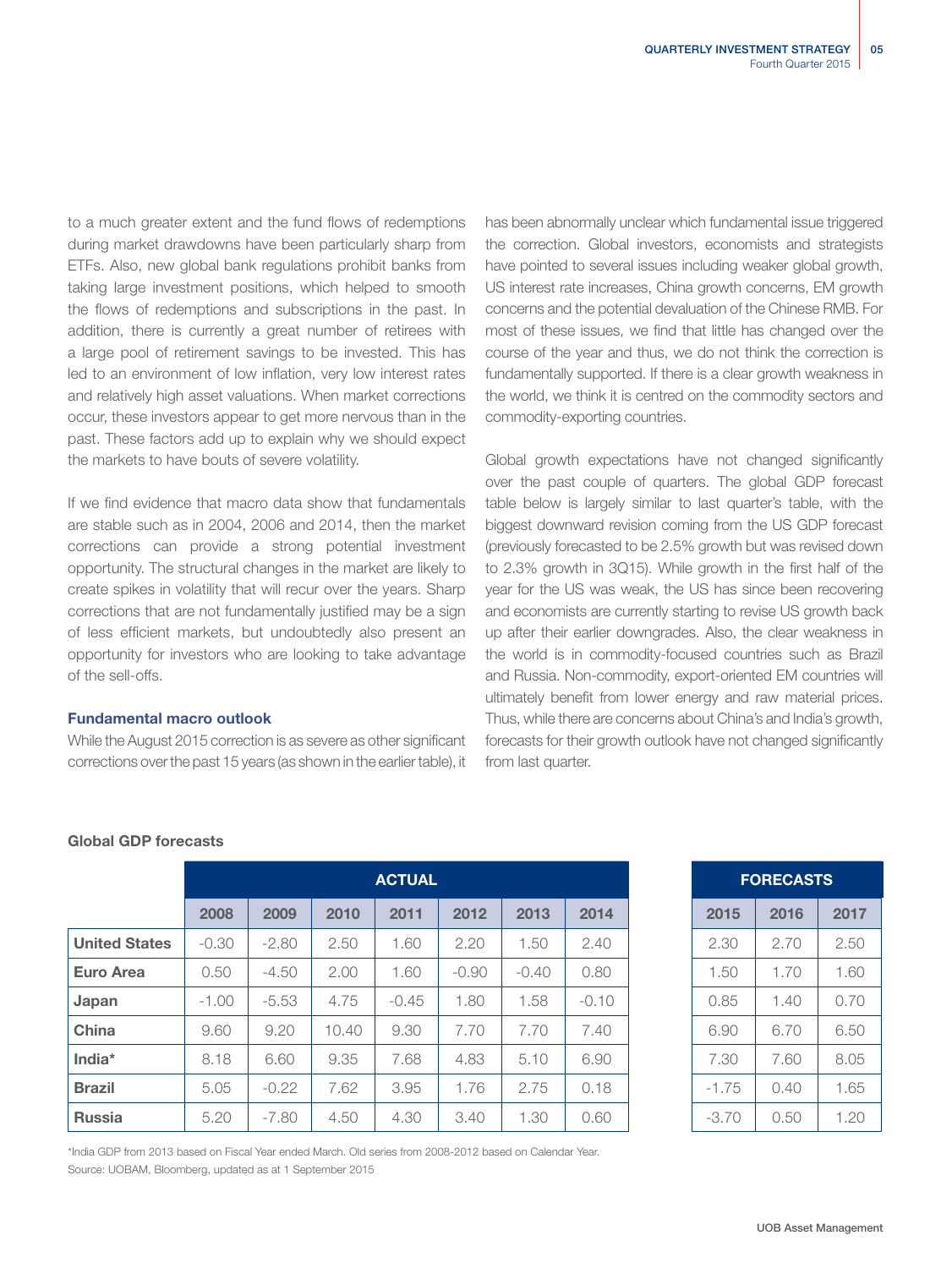The global equity correction appeared to have started with the depreciation of the Chinese RMB with many concerns focused on the risks of China's growth falling significantly. While there is some basis for the concerns, we would point out that these issues have not really changed significantly through the year. The currency depreciation has been small,

at only three per cent against the USD, and the outlook for the currency is not that weak as its foreign reserves and current account balances are among the strongest in the world. The only real issue with the Chinese RMB depreciation is that the euro and other Asian currencies have fallen much more so far in 2015.



### Asian currency YTD performance against USD

Source: UOBAM, Bloomberg, 3 September 2015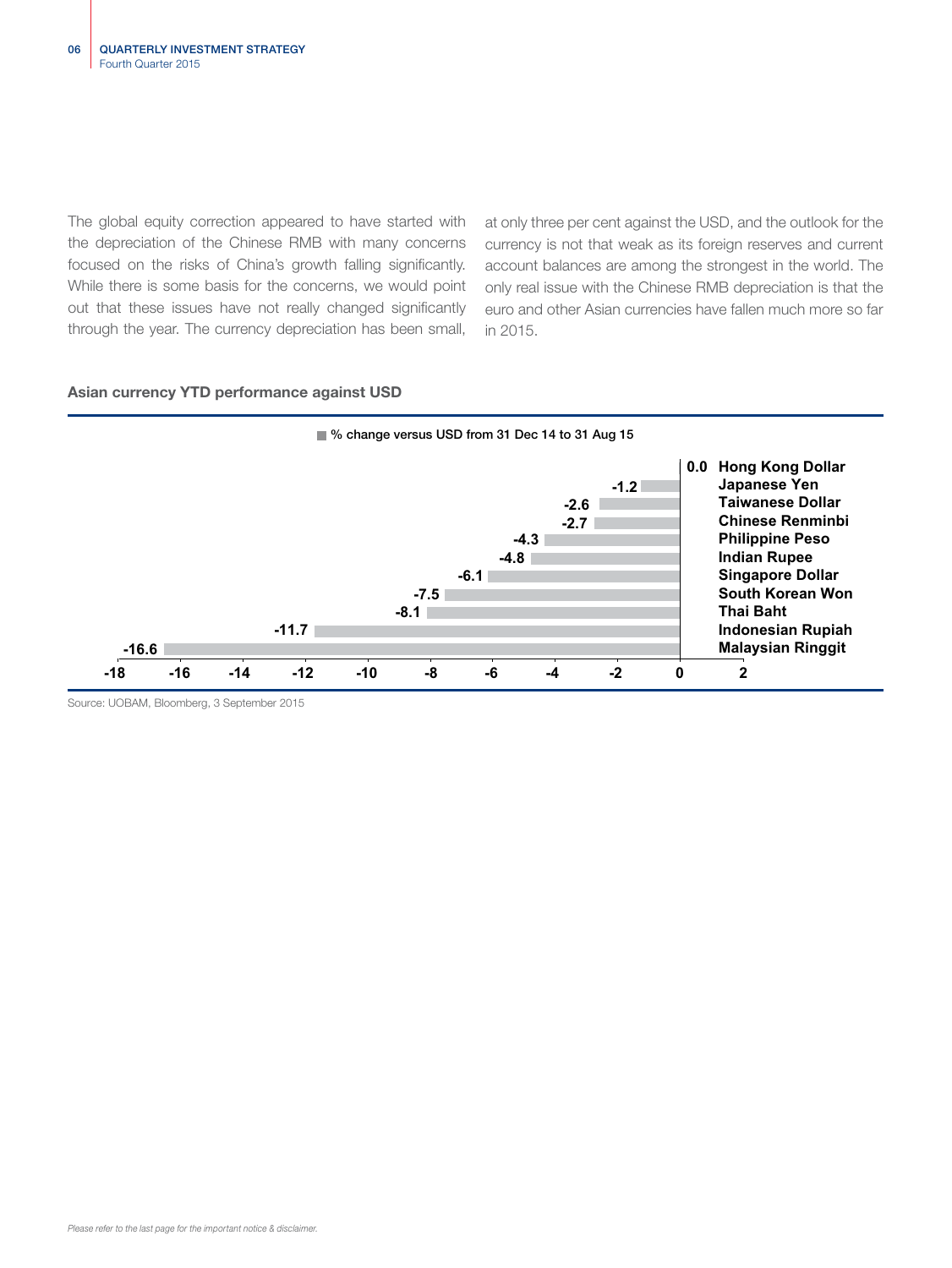Most measures of China's economy continue to show an expected slow decline in the GDP growth level to between six and seven per cent. GDP growth and industrial production growth in the first half has remained in a six to seven per cent range. This is slower than the double-digit growth rates last achieved in 2010, but is in line with the expectations that China is now a far larger economy and growth levels will moderate in coming years. Part of the issue for China is that many of the older heavy industry sectors that have led China's growth in

the past are no longer growing and the economy is increasingly driven by new service sectors. Many investors who use heavy industry metrics as a guide for growth are coming to the conclusion that the economy is falling faster than expected, while those who have been tracking the growth of services see encouraging signs of growth. The fact is that China is a complex combination of various industries. Our overall view is that China is going through a difficult transition but that growth appears to be tracking within expectations so far.

## China economic indicators

| <b>Negative</b>                                                                                                                                                 | <b>Positive</b>                                                                                          | <b>Expectation</b>                                                                                                                                   |
|-----------------------------------------------------------------------------------------------------------------------------------------------------------------|----------------------------------------------------------------------------------------------------------|------------------------------------------------------------------------------------------------------------------------------------------------------|
| August flash Markit Manufacturing<br>Purchasing Managers' Index (PMI) at<br>47.1, lowest in 3 years                                                             | Markit Services PMI holding up well<br>(>53)                                                             | New fiscal stimulus to add to China<br>growth incrementally, but likely<br>phased gradually: policy bonds (RMB<br>2tr), construction bonds (RMB 1tr) |
| Industrial Production (IP), Fixed Asset<br>Investment (FAI) trending down (July<br>missed expectations). Property con-<br>struction starts still very negative. | Property sales strong, +30% over<br>June-August                                                          | Property starts and investments<br>improve over time. However, high<br>inventory levels could prolong the<br>time lag for recovery.                  |
| Exports, cement and steel produc-<br>tion turned negative. Producer Price<br>Index (PPI) turning more negative<br>$(< -5\%)$ .                                  | Cement prices stabilising. More<br>mergers and acquisitions in overca-<br>pacity sectors                 |                                                                                                                                                      |
| Auto sales turned negative in last two<br>months                                                                                                                | Strong growth in movie box office,<br>airline passenger and 4G subscriber<br>growth                      |                                                                                                                                                      |
| Electricity production July -2%, rail-<br>way freight carriage negative                                                                                         | Electricity production in August<br>turned up $+3\%$ from July -2%                                       |                                                                                                                                                      |
| Negative stock market wealth effect<br>could further hit consumption                                                                                            |                                                                                                          |                                                                                                                                                      |
| Expectations of RMB devaluation<br>accelerate capital outflows                                                                                                  | China still has huge reserves and<br>strong trade surplus, and strong<br>demand as a settlement currency |                                                                                                                                                      |

Source: UOBAM, September 2015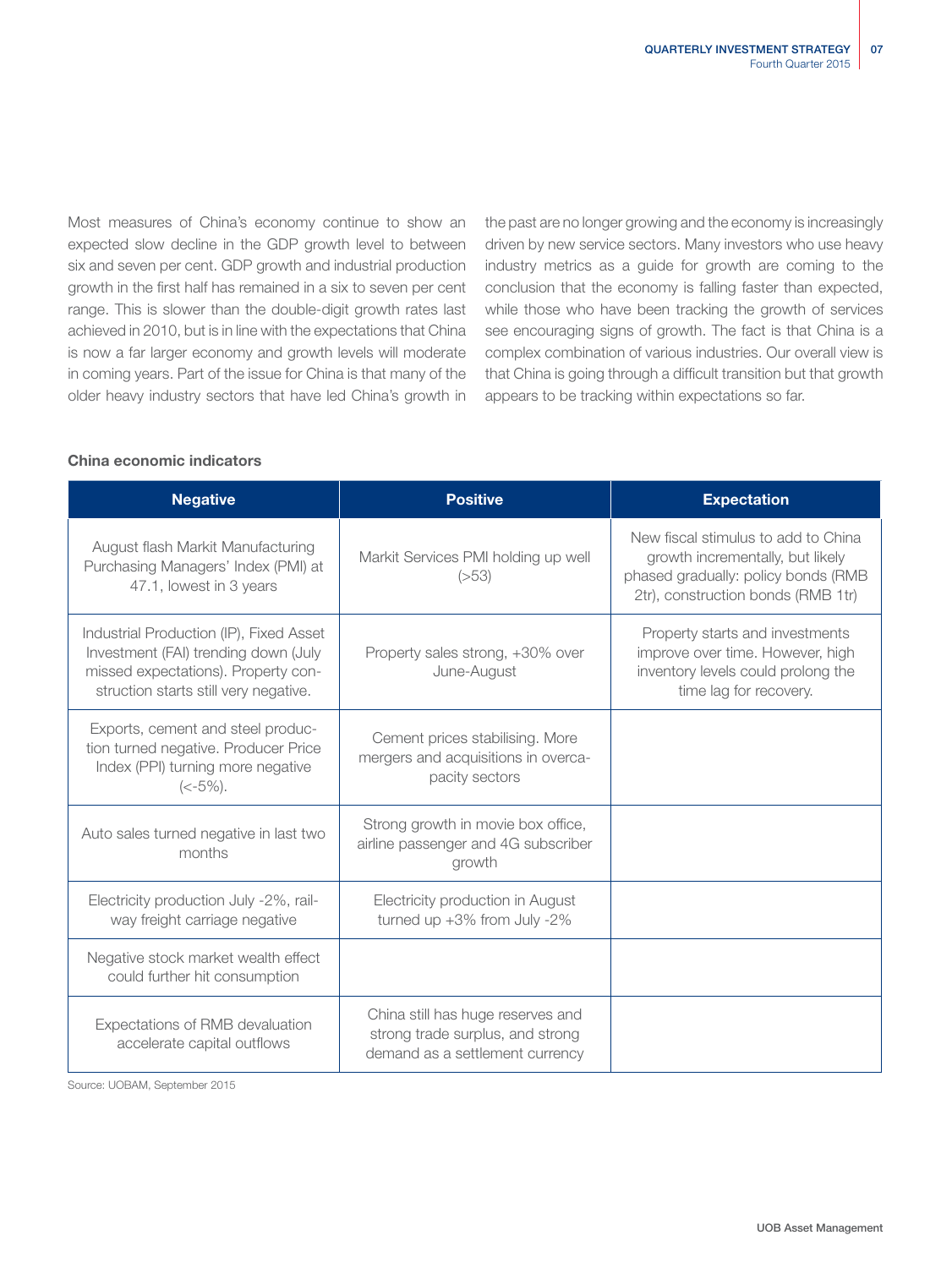### Valuations versus earnings

Over the course of the past several years, we have been defending both equity and fixed income market valuations from concerns that they were both in frothy, if not bubbly valuations. We argued that earnings were healthy, equity market valuations were in line with historical averages, and that fixed income yields were in line with expectations of low global inflation with credit spreads within historical norms. However, we pointed out last quarter that equity valuations were finally creeping more significantly above historical valuations and this was one of our concerns for downgrading equities to a neutral view.

Valuations at the start of 4Q15 are back to more reasonable levels after the correction in 3Q15, and we find valuations less

of a concern going forward. The MSCI World price-to-earnings (P/E) multiple (below chart) had almost increased to one standard deviation above its historical average, but now has returned to only slightly above average. We think that this is a reasonable range for this stage in the cycle.

We think that the most critical decision at this stage in the cycle is confirming that macroeconomic trends are continuing to show expansion and that the global economy is not heading to a new recession. If we are comfortable with global growth, then we think that neither global equity nor global credit valuations are a problem for expected asset class performance.



### Global equity market valuation

Source: MSCI, Datastream, 31 August 2015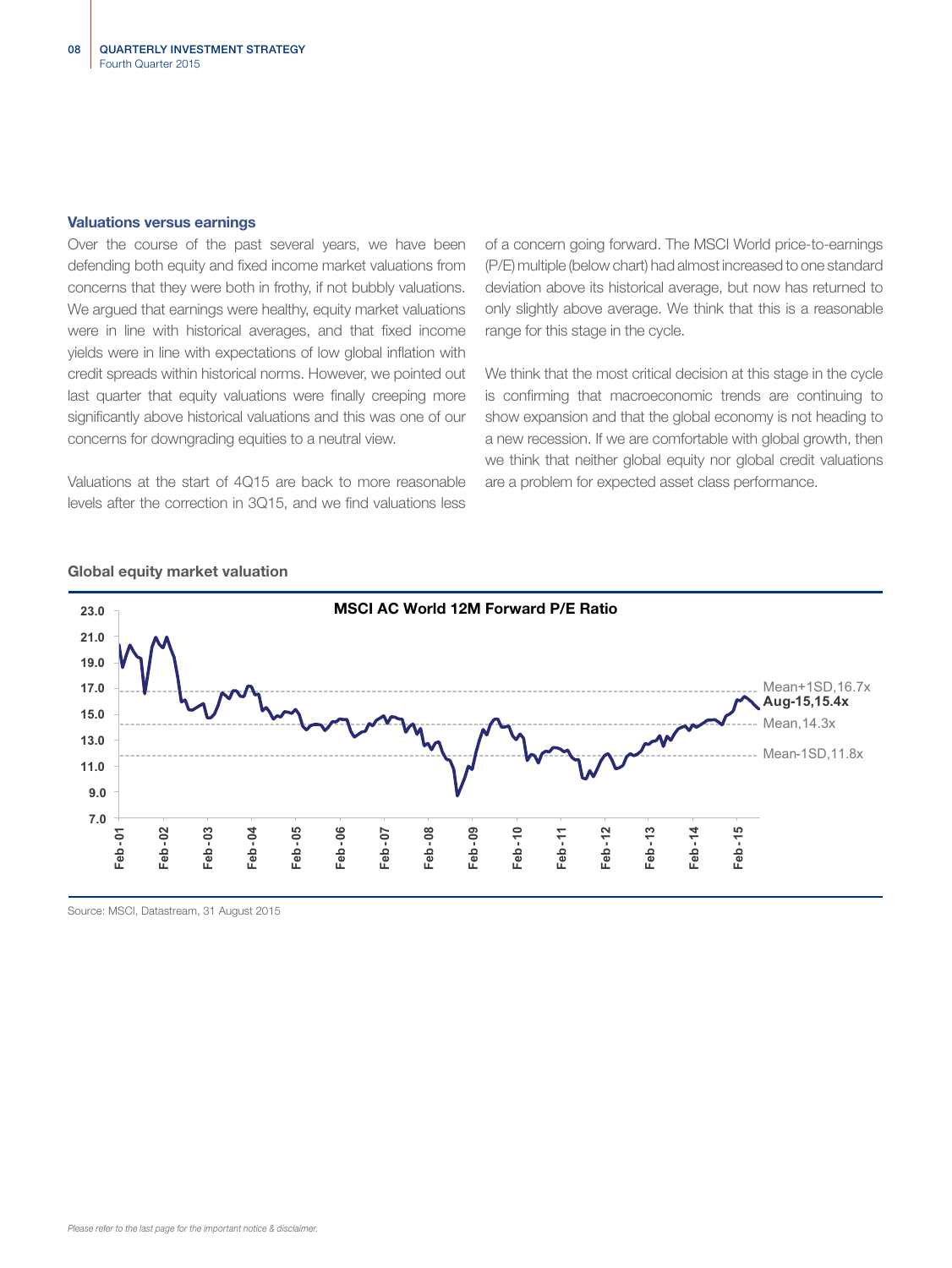We also think that fixed income credit spreads and yields will remain at reasonable levels. While there are fears that rising global interest rates will put pressure on fixed income markets, our view is that low global inflation will keep rates at reasonably low levels and fixed income markets will continue to provide steady returns. We continue to find that current fixed income yields and spreads are at reasonable levels, in line with trading ranges in the past.

## Asian fixed income yields and spreads



Source: UOBAM, Bloomberg, 3 September 2015

### Assessment and outlook

Last quarter, we noted that macroeconomic trends were consistent with the global economy being in the middle of an expansion cycle but that global risks had increased to create a "mid-cycle test". As we enter the fourth quarter, we still hold this view on being in the middle of an expansion cycle. The sharp correction is therefore most likely a mid-cycle correction. Historically, mid-cycle corrections provide attractive investment opportunities. Sustained elevated levels of market volatility create the risk of a fundamental slowdown if consumers and business investors become concerned about the correction.

The major uncertainties among global investors appear to be focused on China, global growth and US rate increases in the coming quarter. Our view is that all three of these issues appear to be tracking in line with our expectations and further confirmation of their trends will likely reduce uncertainties among

global investors. However, the risk remains that weaker trends would make it more difficult for equity markets to recover by the end of the year.

We start 4015 with a neutral view of asset classes. We believe that fixed income markets continue to offer reasonable returns at low volatility levels and thus are comfortable holding a neutral weight in fixed income when uncertainties in equities increase. If volatility and uncertainties decrease, our view is that equities will deliver higher performance during mid-cycle periods. Commodities have performed poorly and the structural demand outlook is not very strong. However, we believe that the oversupply situation across most commodities is becoming less of a problem and expect commodity prices and companies to stabilise over the coming quarters.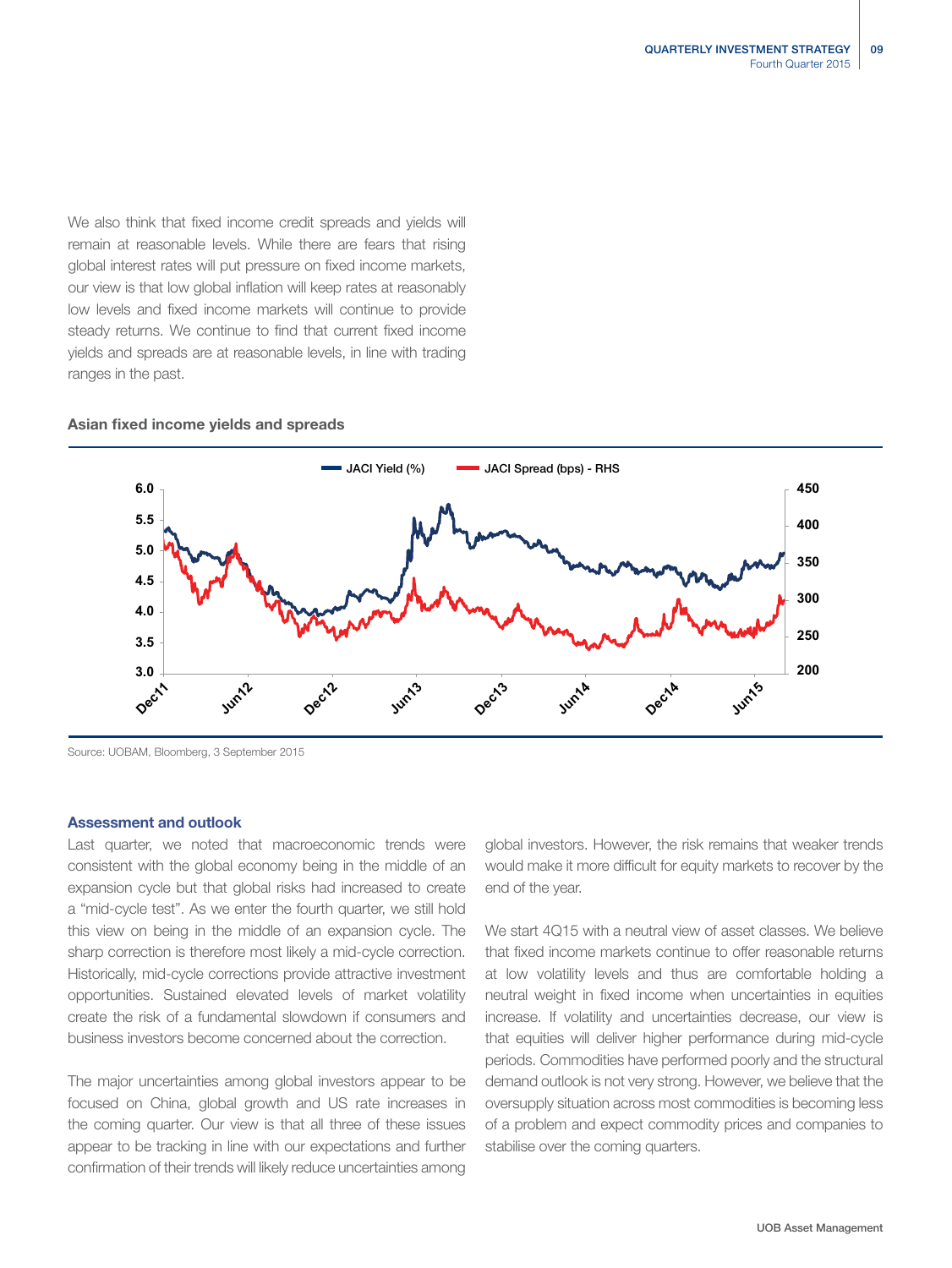# EQUITY STRATEGY GLOBAL EQUITY



Notes:

The weights are relative to the benchmark – MSCI AC World Index.

'- -' denotes maximum underweight, '-' slight underweight, 'N' neutral, '+' slight overweight, '+ +' maximum overweight; arrows show change from last quarter.

We have a positive outlook on global equities, underpinned by continued growth in the advanced economies, modest earnings growth outlook and strong corporate profitability.

After years of underinvestment following the global financial crisis, we believe that technology companies should benefit from rising corporate expenditure on technology hardware, software and business solutions. Hence, we are overweight on the sector. We are also overweight on the healthcare sector given its strong cash generation and dividend yield. The sector continues to benefit from recent merger and acquisition activities and strong earnings growth momentum from the biotech sub-sector. We have also moved to an overweight position in financials due to attractive valuations.

Our strategy continues to be underweight on the deep cyclical sectors such as materials and energy given the sub-par growth of the global economy. However, we hold the view that the energy sector is currently oversold and we look to move to a neutral position once the outlook on oil prices stabilises. We have also adopted a more cautious stance on interest rate-sensitive sectors such as utilities and telecommunication which could be impacted adversely by the impending US Fed rate increase.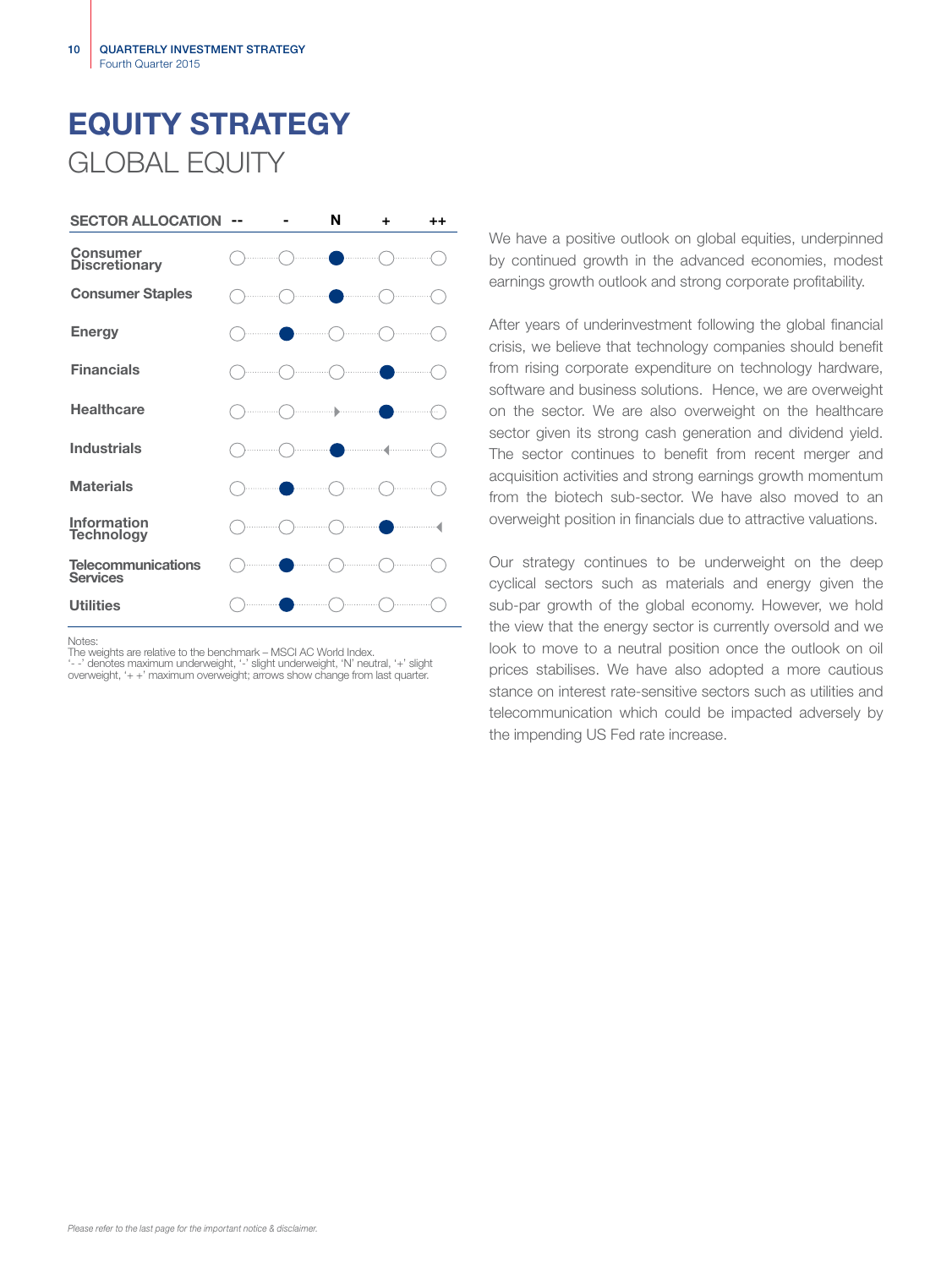| <b>REGIONAL ALLOCATION</b> |   | N                                                                                        | ٠    | $^{\mathrm{+}}$ |
|----------------------------|---|------------------------------------------------------------------------------------------|------|-----------------|
| <b>DEVELOPED</b>           |   |                                                                                          | .    |                 |
| <b>US</b>                  | . |                                                                                          | ). 1 | .               |
| <b>EUROPE</b>              |   |                                                                                          |      | .               |
| <b>JAPAN</b>               |   |                                                                                          | .    |                 |
| <b>CANADA</b>              |   |                                                                                          |      |                 |
| <b>AUSTRALIA</b>           |   |                                                                                          | .    |                 |
| <b>EMERGING</b>            |   |                                                                                          | .    |                 |
| Asia Ex-Japan              |   | $\mathcal{L}(\mathcal{L})$ and $\mathcal{L}(\mathcal{L})$ and $\mathcal{L}(\mathcal{L})$ |      |                 |
| <b>LATAM</b>               |   |                                                                                          | .    | .               |
| <b>EMEA</b>                |   |                                                                                          |      |                 |

Notes:

The weights are relative to the benchmark – MSCI AC World Index. '- -' denotes maximum underweight, '-' slight underweight, 'N' neutral, '+' slight

overweight, '+ +' maximum overweight; arrows show change from last quarter.

We have a preference for DM over EM. This is because of the divergence in growth trajectories, the effects of capital flows (due to the impending US Fed rate increase) and perceived risks to earnings expectations from shifting revenue and cost trends. Within DM, we retain our overweight position in the US given our view that the recent weakness in economic data is transitory and should pick up towards the year-end. We recognise that a stronger US dollar is a headwind to overseas corporate profits and thus retain a preference for more domestically-exposed companies.

We remain neutral on Europe. While a weaker euro has helped to lift confidence, boost activity and propel the markets higher, we are mindful of the significant challenges that remain: high unemployment, political uncertainty and ongoing balance sheet deleveraging. Despite the challenging environment, there are some good investment opportunities, especially among more globally-focused corporations that benefit from a weaker euro.

Concerns continue to linger over the long term efficacy of Japan Prime Minister Abe's 'third arrow' economic policy. However, we see opportunities arising from beneficiaries of Japan's quantitative easing. Economic data remains mixed, but we believe that the Bank of Japan will remain accommodative, which would in turn support the market. Despite disappointments in policy and the anaemic economic backdrop, there are some positive developments in corporate governance and corporate performance. Hence, we upgrade Japan to a neutral position.

We downgrade EM to an underweight position. Challenges are expected to persist due to domestic imbalances and the build-up of excess credit in the period post the Global Financial Crisis. The slowdown in China continues to weigh heavily on the demand and prices of resources. The abrupt shift in the resources sector has dampened investments and growth in much of the developing world. The EM still represent good multi-year opportunities from a structural and macro standpoint, but face challenges from a cyclical standpoint. Growth is falling short of expectations and corporate earnings could face further downward pressures unless productivity levels can continue to rise. There are interesting bottom-up opportunities, but stock selection is increasingly critical.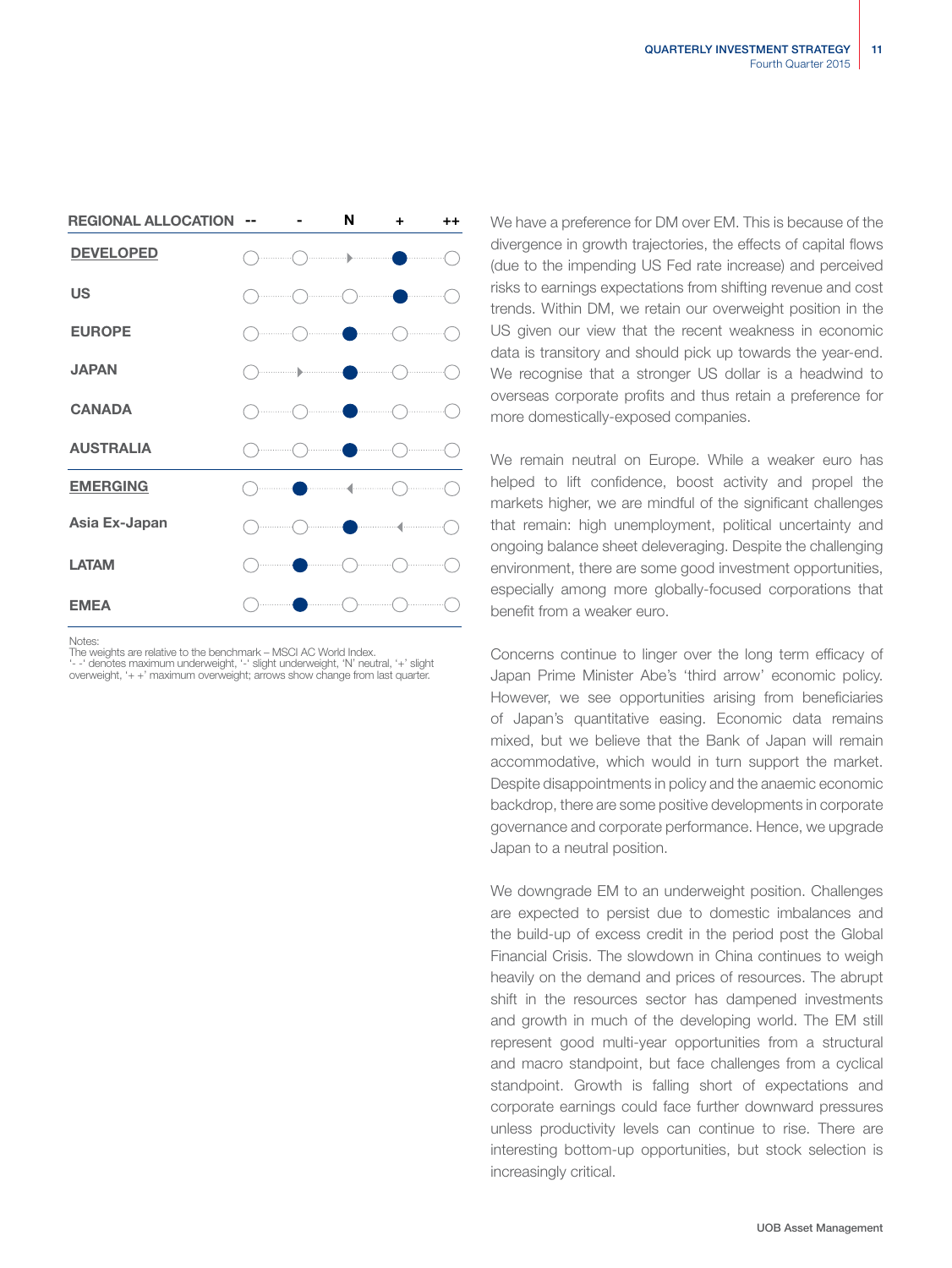# ASIA PACIFIC EQUITY



Our representative Asia Pacific strategy is currently overweight on the consumer discretionary, financials and technology sectors. We are slightly overweight on the healthcare sector as we see some selective value plays within the broader healthcare sector. We remain optimistic about the longer-term trend for the consumer and technology sectors as they provide exposure to the continued strong growth of domestic demand and e-commerce in the emerging economies.

The strategy is underweight on the deep cyclical sectors such as energy and materials due to concerns over incremental demand from China, which is experiencing slower growth and implementing reforms.

Notes:

The weights are relative to the benchmark – MSCI Asia Pacific Index. '- -' denotes maximum underweight, '-' slight underweight, 'N' neutral, '+' slight

overweight, '+ +' maximum overweight; arrows show change from last quarter



Notes:

The weights are relative to the benchmark – MSCI Asia Pacific Index.<br>'- -' denotes maximum underweight, '-' slight underweight, 'N' neutral, '+' slight<br>overweight, '+ +' maximum overweight; arrows show change from last qua

The current positioning of the Asia Pacific strategy is to be overweight on Australia and Asia ex-Japan. The position is funded from an underweight position in Japan. This is a result of bottom-up securities selection and does not necessarily reflect a view on the broader index.

For example, the overweight position in Australia is due mainly to the relative appeal of Australian materials and financials against the rest of the region. Similarly, the underweight position in Japan reflects our concern about the operating prospects of Japanese financials and materials companies.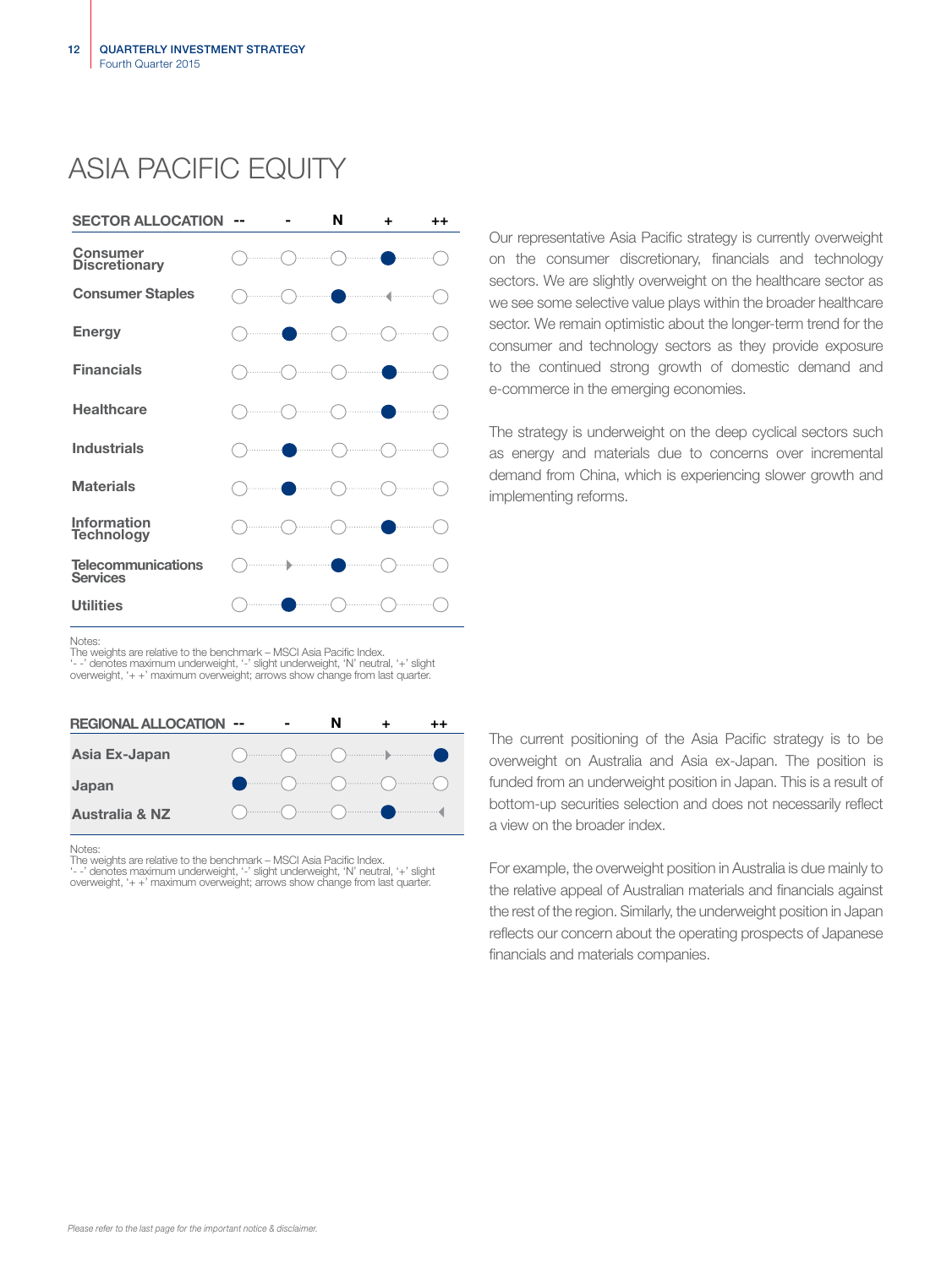# ASIA EX-JAPAN EQUITY



Notes:

The weights are relative to the benchmark – MSCI Asia ex-Japan Index. '- -' denotes maximum underweight, '-' slight underweight, 'N' neutral, '+' slight overweight, '+ +' maximum overweight; arrows show change from last quarter.

| <b>COUNTRY ALLOCATION</b> |  | N | ÷ | $++$ |
|---------------------------|--|---|---|------|
| China                     |  |   |   |      |
| <b>Hong Kong</b>          |  |   |   |      |
| <b>India</b>              |  |   |   |      |
| Indonesia                 |  |   |   |      |
| <b>South Korea</b>        |  |   |   |      |
| <b>Malaysia</b>           |  |   |   |      |
| <b>Philippines</b>        |  |   |   |      |
| Singapore                 |  |   |   |      |
| <b>Taiwan</b>             |  |   |   |      |
| <b>Thailand</b>           |  |   |   |      |

Notes:

The weights are relative to the benchmark – MSCI Asia ex-Japan Index. '- -' denotes maximum underweight, '-' slight underweight, 'N' neutral, '+' slight overweight, '+ +' maximum overweight; arrows show change from last quarter. Growth in Asia continues to decelerate as the region faces the impact of China's economic slowdown and uncertainty over the US interest rate lift-off. Currency adjustments will also continue to keep market volatility high.

China's growth remains weak as seen in the latest Purchasing Managers' Index (PMI) and real activity indicators with the economy undergoing structural adjustments. However, we are hopeful that the data will stabilise in the last quarter of 2015 with the impact of earlier monetary loosening, mini-stimulus and a property market pick-up eventually lifting growth. Early signs of improving electricity production and positive "new economy" indicators that focus on consumer sentiment in the services sector support our optimism. We expect the authorities to ease monetary policy further via cuts in interest rates and reserve requirement ratios, and the injection of fiscal stimulus to stabilise growth and increase liquidity.

The depreciation of the Chinese RMB has dragged down the rest of the Asian currencies, but our base case expectation is that there will not be a disorderly currency crisis, unlike in the 1997 Asian financial crisis. The fundamentals of Asian economies are now much stronger with most countries having higher foreign reserves and import cover, flexible exchange rate regimes and lower external debt. Conversely, Asia's weaker currencies will increase competitiveness and could boost exports.

Asian equity valuations are now attractive at more than one standard deviation below the mean level on a price-to-book basis – a level last seen during the 2008 Global Financial Crisis.

We believe that as the US raises interest rates, the North Asian markets of China and Hong Kong are relatively better able to withstand any potential fund outflows. We are tactically cautious on the ASEAN markets due to the growth slowdown and prefer the Philippines, but view that policy response could be a positive catalyst for the region.

The key risks are a disorderly capital outflow arising from growth concerns and risk aversion, currency volatility and a China hard landing.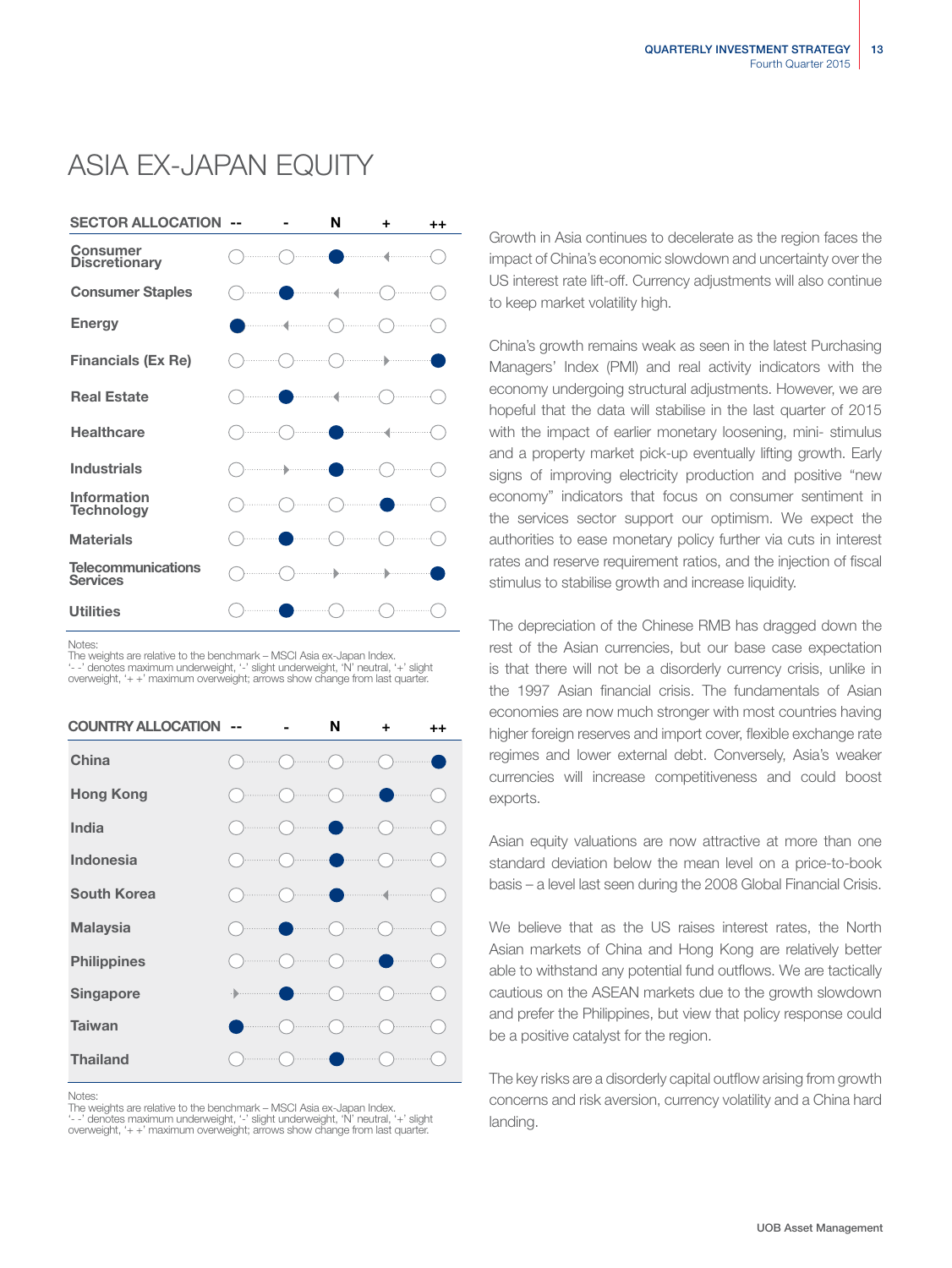# ASEAN FOUITY



ASEAN continues to face macro headwinds from slowing economic growth and weakening currencies. However, we view that the economic situation in ASEAN does not foreshadow a repeat of the Asian Financial Crisis in 1997 as foreign reserves, external debt and banking sector health are all stronger now.

Our representative ASEAN strategy is currently overweight on the healthcare, telecommunication services, and real estate sectors. The strategy is underweight on the energy, financials and consumer discretionary sectors. The consumer staples, industrials, materials and utilities sectors are at neutral weighting.

Notes:

The weights are relative to the benchmark – MSCI South East Asia Index. '- -' denotes maximum underweight, '-' slight underweight, 'N' neutral, '+' slight overweight, '+ +' maximum overweight; arrows show change from last quarter.

| <b>COUNTRY ALLOCATION</b> | -- |                                                                                                                                                                                                                                                                                                                                                                    | N |  |
|---------------------------|----|--------------------------------------------------------------------------------------------------------------------------------------------------------------------------------------------------------------------------------------------------------------------------------------------------------------------------------------------------------------------|---|--|
| <b>Singapore</b>          |    | $\begin{picture}(180,10) \put(0,0){\line(1,0){10}} \put(10,0){\line(1,0){10}} \put(10,0){\line(1,0){10}} \put(10,0){\line(1,0){10}} \put(10,0){\line(1,0){10}} \put(10,0){\line(1,0){10}} \put(10,0){\line(1,0){10}} \put(10,0){\line(1,0){10}} \put(10,0){\line(1,0){10}} \put(10,0){\line(1,0){10}} \put(10,0){\line(1,0){10}} \put(10,0){\line($                |   |  |
| <b>Malaysia</b>           |    | $\begin{picture}(180,10) \put(0,0){\vector(1,0){100}} \put(10,0){\vector(1,0){100}} \put(10,0){\vector(1,0){100}} \put(10,0){\vector(1,0){100}} \put(10,0){\vector(1,0){100}} \put(10,0){\vector(1,0){100}} \put(10,0){\vector(1,0){100}} \put(10,0){\vector(1,0){100}} \put(10,0){\vector(1,0){100}} \put(10,0){\vector(1,0){100}} \put(10,0){\vector(1,0){100}}$ |   |  |
| Indonesia                 |    |                                                                                                                                                                                                                                                                                                                                                                    |   |  |
| <b>Thailand</b>           |    | $\begin{picture}(180,10) \put(0,0){\vector(1,0){100}} \put(10,0){\vector(1,0){100}} \put(10,0){\vector(1,0){100}} \put(10,0){\vector(1,0){100}} \put(10,0){\vector(1,0){100}} \put(10,0){\vector(1,0){100}} \put(10,0){\vector(1,0){100}} \put(10,0){\vector(1,0){100}} \put(10,0){\vector(1,0){100}} \put(10,0){\vector(1,0){100}} \put(10,0){\vector(1,0){100}}$ |   |  |
| <b>Philippines</b>        |    |                                                                                                                                                                                                                                                                                                                                                                    |   |  |

**Notes** 

The weights are relative to the benchmark – MSCI South East Asia Index. '- -' denotes maximum underweight, '-' slight underweight, 'N' neutral, '+' slight overweight, '+ +' maximum overweight; arrows show change from last quarter. Responding to a slower economic outlook, several ASEAN economies like Thailand and Indonesia have introduced fiscal stimulus measures. While these measures are still relatively modest, we believe they are a step in the right direction to improve business confidence and consumer demand, and ultimately boost economic growth. Going forward, the pace of government spending is of crucial importance to driving economic growth in markets like Indonesia, Thailand and the Philippines.

The ASEAN strategy maintains an overweight position in the Philippines and Singapore. Malaysia is maintained at an underweight exposure. In addition, Indonesia and Thailand are kept at neutral.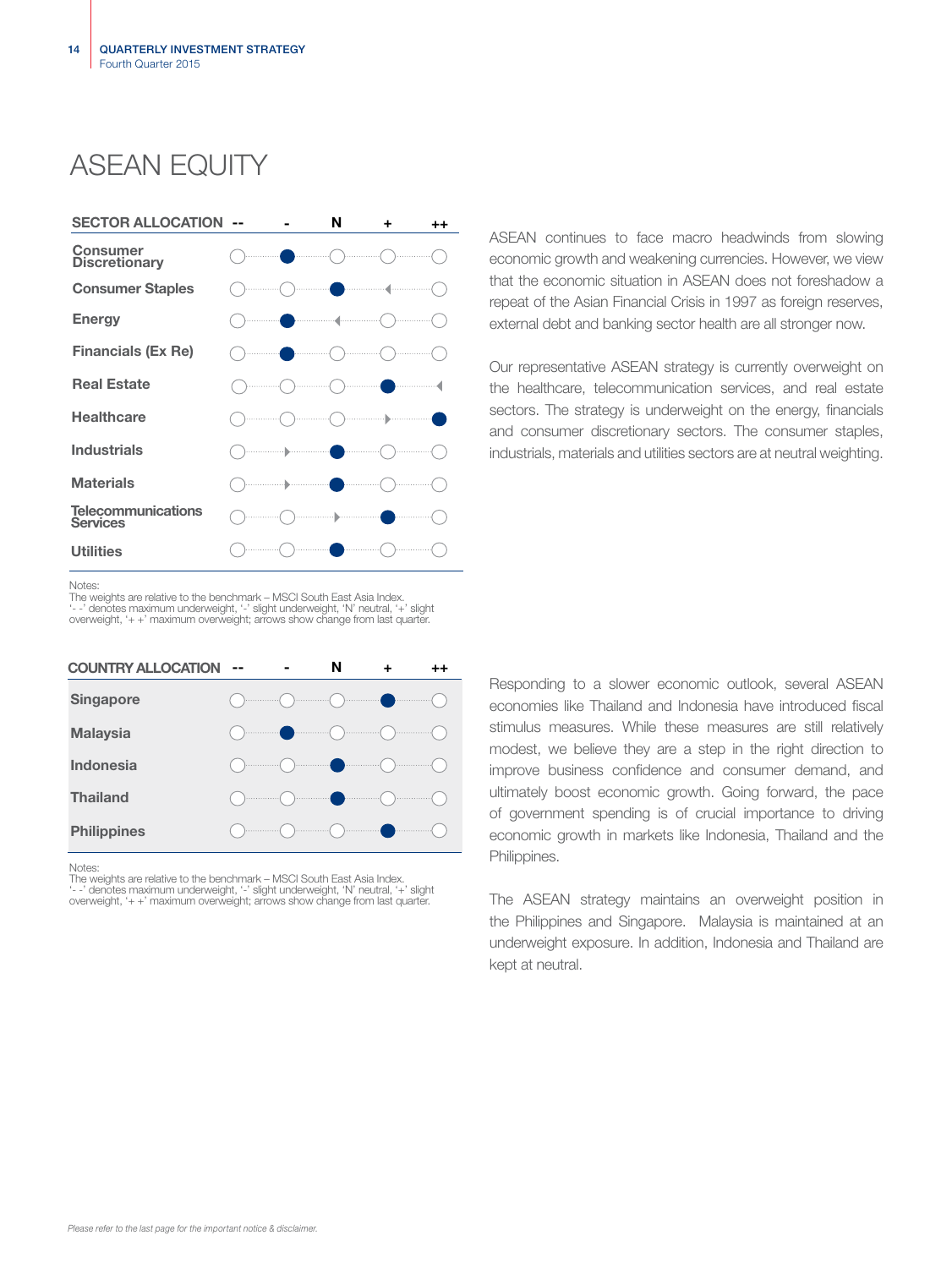

# SINGAPORE EQUITY

The Singapore market is expected to continue to trade in a range in the quarter ahead, driven by unexciting corporate earnings offset by relatively supportive valuations. Economic growth is a concern with official growth forecasts now reduced to a range of two to 2.5 per cent.

The strategy is overweight on the consumer staples, real estate, healthcare and information technology sectors. The financials sector is kept at neutral. We also have a neutral position in energy and are underweight on the consumer discretionary, industrials and telecommunication services sectors.

Notes:

The weights are relative to the benchmark – MSCI Singapore Index.<br>'--' denotes maximum underweight, '-' slight underweight, 'N' neutral,<br>'+' slight overweight, '+ +' maximum overweight; arrows show change from last quarter.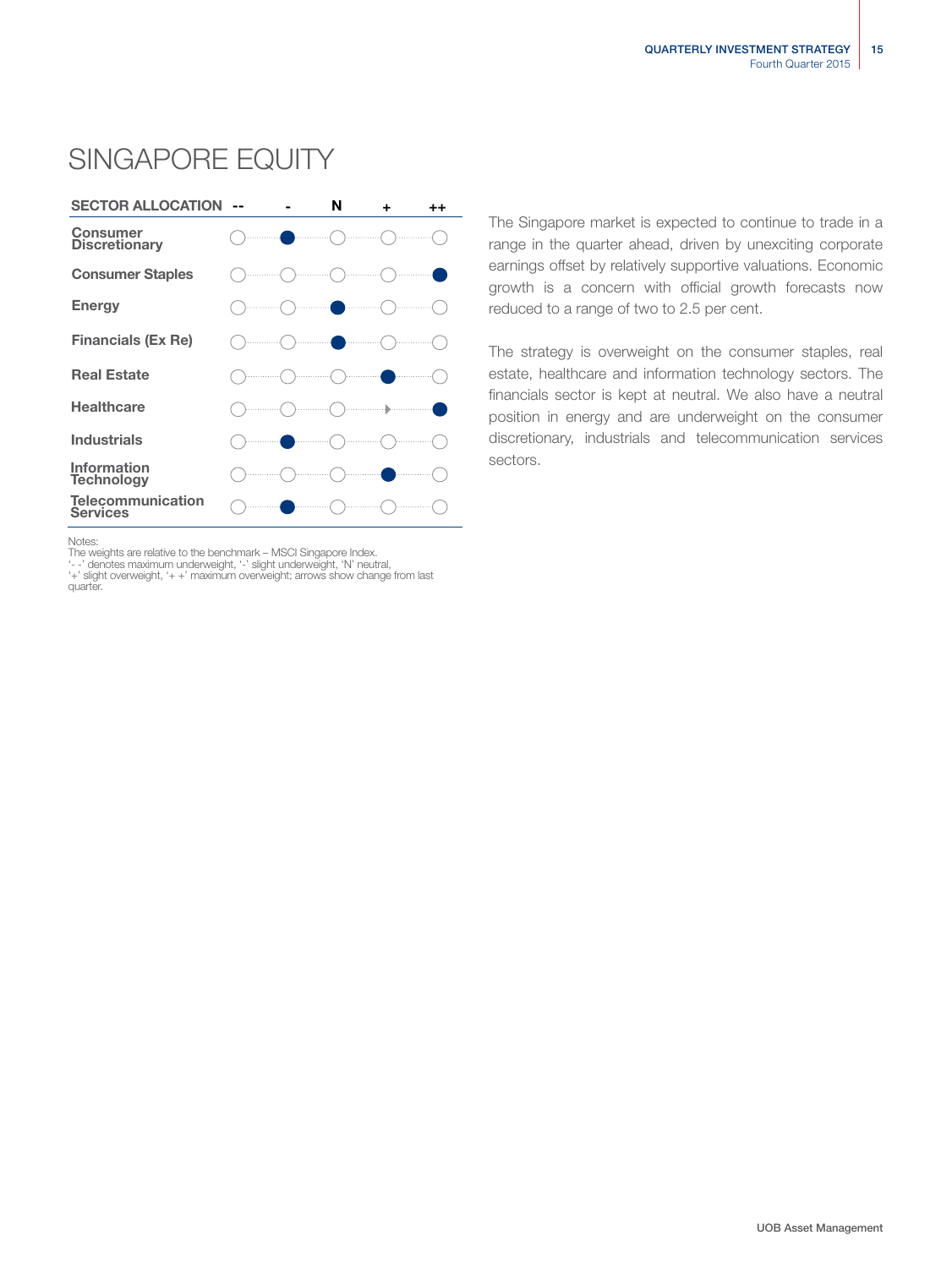# FIXED INCOME STRATEGY GLOBAL FIXED INCOME



Notes:

The weights are relative to the appropriate benchmark(s).<br>'- -' denotes maximum underweight, '--' slight underweight, 'N' neutral, '+' slight<br>overweight, '+ +' maximum overweight; arrows show change from last quarter.<br>\*'+'

Our global fixed income strategy remains overall underweight on the DM and neutral on the EM.

In the DM, we remain underweight on government debt, and less underweight on corporates. We are generally positive on corporate credits particularly in the EM for carry against the gradual rising of the US Treasury (UST) yield while keeping duration neutral versus the benchmark. We remain cautious on high yield credits. We also remain defensive and selective in our credit selection.

In the EM, we have reduced our slightly overweight position to neutral. We remain neutral both on EM sovereigns and on corporates. We are neutral on all EM regions, and continue to favour USD-denominated EM credits and remain underweight on local currency credits, particularly in commodity-based EM economies.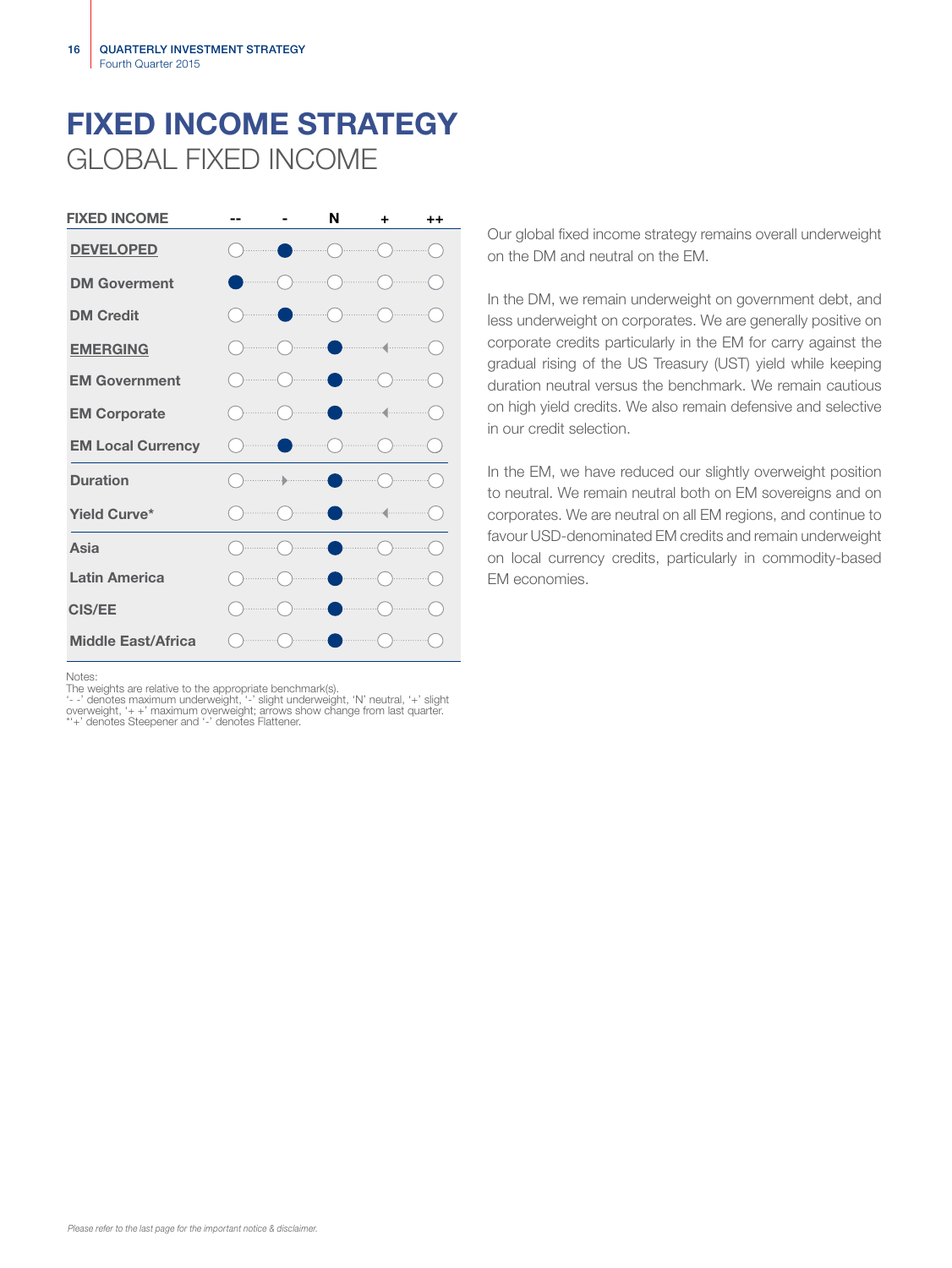# DEVELOPED MARKETS

### **Review**

The ten-year US Treasury yield has traded downwards within a 40-basis-point range since it reached an intra-year high in mid-2015 on a mix of generally better macroeconomic data from the United States and inflation undershooting expectations. This also influenced the market view of the US Fed's move to normalise policy rate and the shape of the yield curve. The government bond yields in the Eurozone moved in sympathy with the US and with its own regional developments. The ten-year German Bund yield moved downwards in a 30-basis-point range. During the period of the Greece bailout negotiations, there was some flight to quality bid for German Bunds but the magnitude of the move indicated confidence of a relatively muted impact on the Eurozone.

### Outlook and Strategy

With the labour and housing market recovering strongly, we think that the US Fed may increase rates in the last quarter of 2015 but expect a shallow increase compared to previous cycles. During the semi-annual US Congressional testimony, US Fed chairperson Janet Yellen said that she thinks the economy can not only tolerate but needs higher rates. After a slow first quarter, the second quarter GDP was revised up from 2.3 per cent quarter-on-quarter seasonally adjusted (qoq saar) to 3.7 per cent qoq saar. The fundamentals underpinning domestic demand are favourable – initial jobless claims have dropped, employment growth is on an uptrend and consumer confidence has returned to the pre-crisis level.

The euro (EUR) area is seeing a modest recovery from low oil prices, easy monetary policy and EUR depreciation. However, headwinds persist with reforms on its structural deficiencies proceeding at a slow pace. The European Central Bank (ECB) has kept lending rates low and stands ready to increase asset purchasing if necessary. We expect that EUR weakness will run its course at least until the US Fed lift-off. The Bank of England is poised to raise policy rate after the US Fed rate increase, as it expects inflation to pick up notably towards the end of the year. We are neutral on the British pound.

In Japan, inflation is undershooting largely due to low oil prices. The yen's depreciation is prompting manufacturers to produce at home with capacity utilisation increasing and Japan's external position improving. We believe that the yen's further weakness against the USD is limited. In Canada, the resources sector is restructuring in response to weak oil prices, while the non-resource sector's moderate growth

is underpinned by solid household spending. The Bank of Canada could ease further if commodity prices prove to be a bigger drag on the economy. The Canadian dollar is also expected to weaken. The Reserve Bank of Australia's monetary policy is highly stimulatory with the cash rate at two per cent. If the US Fed increases rates and the Australian dollar weakens further, the central bank may not need to cut further.

We have a neutral duration on the government bonds of US, Japan and core Europe. We have a slightly long duration bias on Australian and Canadian government bonds and short duration bias for the UK.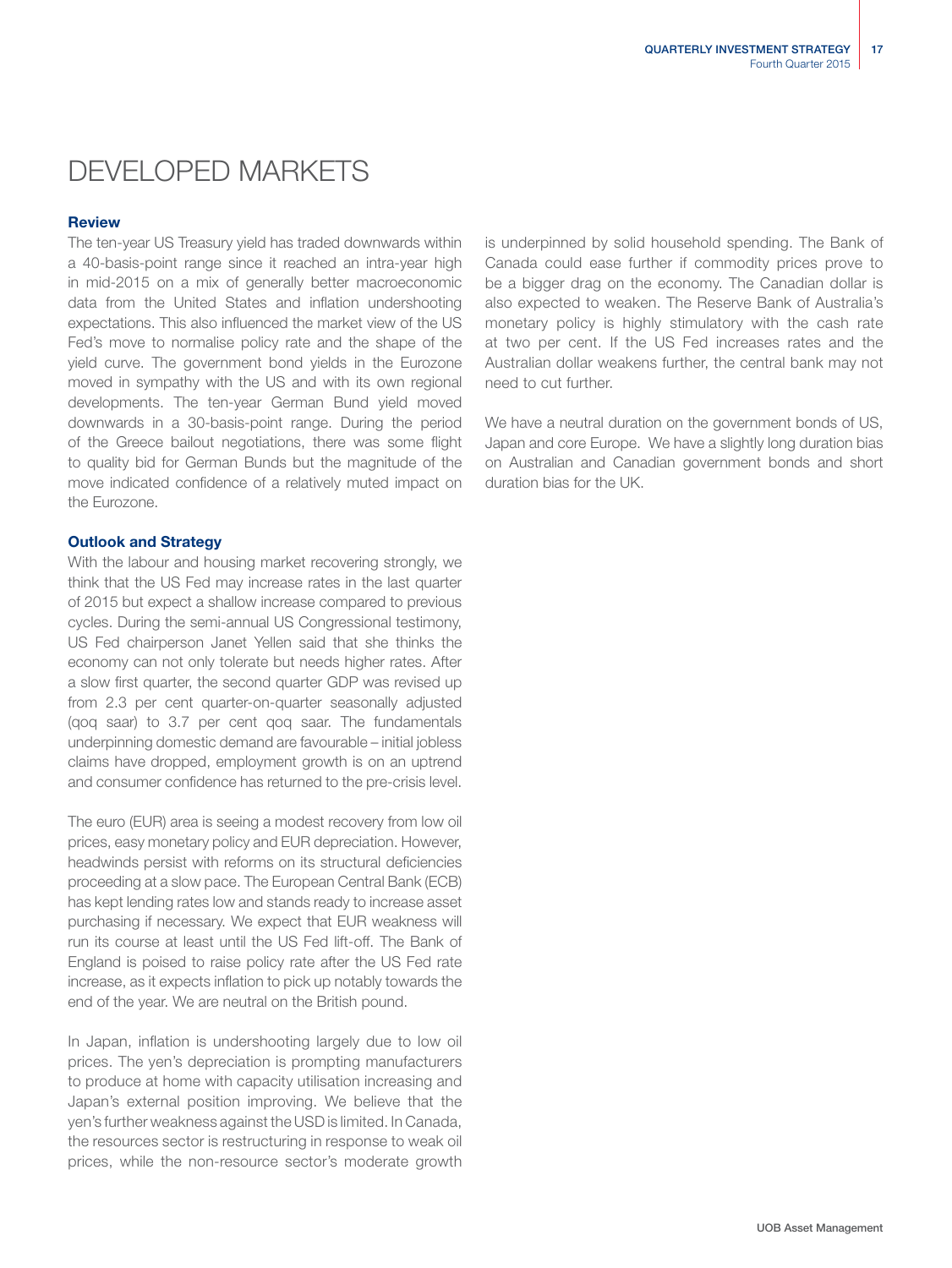# EMERGING MARKETS

### **Review**

EM bonds rose 2.61 per cent from 31 May to 31 Aug in SGD terms. In USD terms, EM bonds declined 1.97 per cent over the same period. The positive returns in SGD can be attributed to a weakening Singapore Dollar as EM bond yields rose by almost 50 bps over that period.

### Outlook and Strategy

EM bonds performed poorly as global sentiment turned to risk-off. Every year, financial markets appear to be roiled by one event or another. The difference this year was that the catalyst for the sell-off appeared to emanate from within EM: the poorly performing Chinese stock market as well as the surprise decision by the Chinese authorities to depreciate the RMB added to the already weak sentiment within financial markets. Lingering risks also continued to weigh on markets. The US Fed's much anticipated interest rate rise, originally expected in September this year, kept investors on the sidelines while the Greek drama from earlier this year continued. The Greek Prime Minister Tsipras has resigned and called snap elections in late September, which could again revive uncertainty over a Greek exit from the euro.

One area in EM that has been performing poorly is local currencies. We have been anticipating this, as we think that the weaker local currencies against the USD are in line with the macroeconomic adjustment in a lower growth environment. We expect GDP growth in EM to continue to be on a declining trend, and the weaker currency performance is a necessary adjustment in order to maintain a healthy economy.

Importantly, EM policy makers have been allowing their currencies to depreciate in an orderly manner. This, to us, is a very positive development. We are already seeing current accounts improve via a bigger contraction in imports versus exports. This helps maintain the country's balance sheet, which also preserves the credit quality of the country. As such, we remain constructive on EM hard currency bonds.

We like EM bonds (hard currency) at current valuations. We think that current spreads of around 400 bps, and yields above six per cent offer a very attractive entry point for medium term investors. Credit selection will remain important and we concentrate our positions on companies which we believe are fundamentally sound. Duration is close to neutral and we remain overweight on USD and underweight on EM currencies as growth and inflation are likely to fall further before any rebound occurs.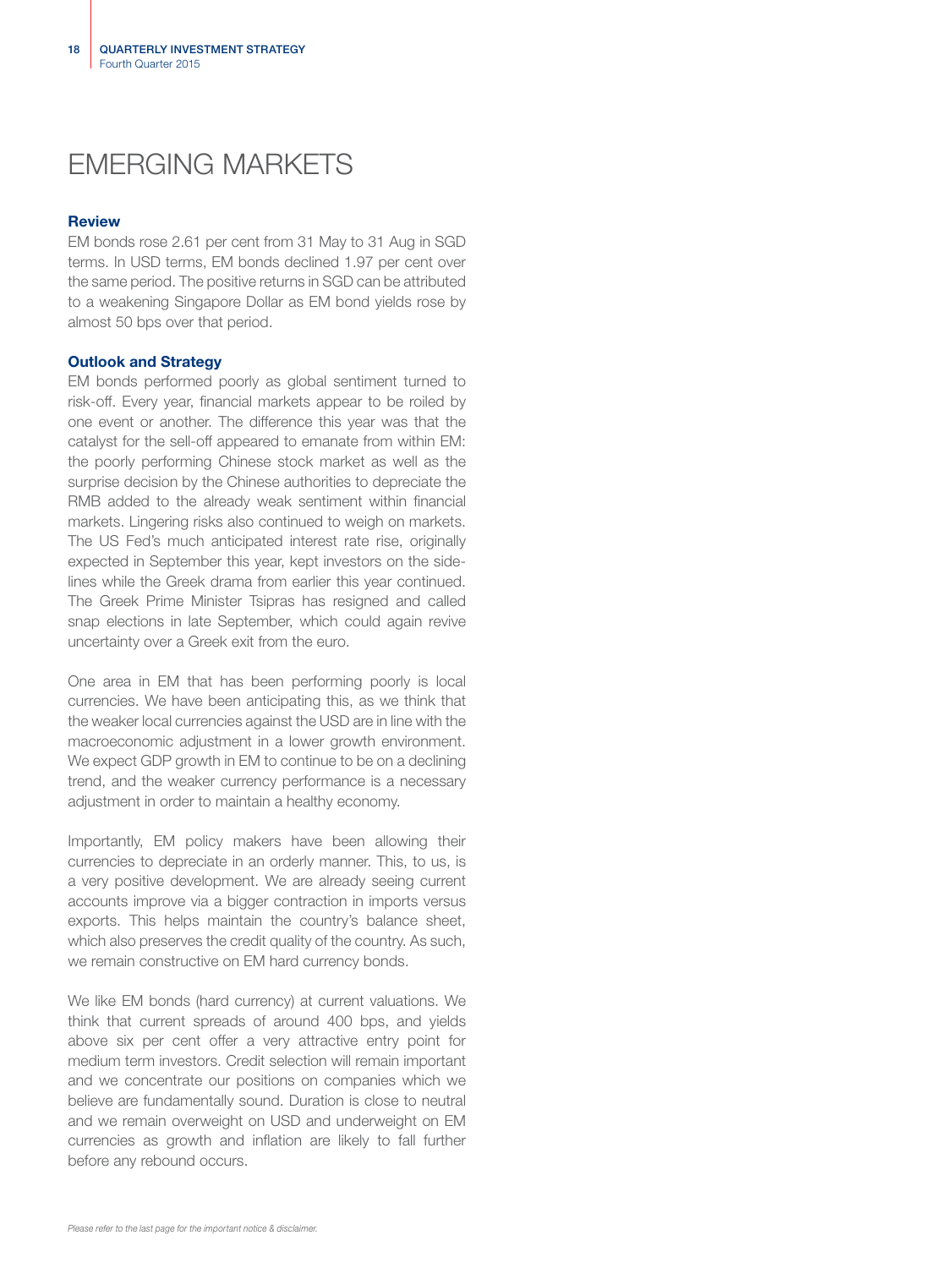## **Review**

Asian hard currency bonds declined by 0.45 per cent in USD terms for the first two months of 3Q15 after falling 0.28 per cent in USD terms in the second quarter of 2015 (2Q15). The recent two months' underperformance in the high yield segment had more than offset its outperformance in 2Q15. High yield bond spread has widened massively by 69 bps within these two months.

Volatility for most asset classes shot up drastically in mid-August 2015. Weaker than expected economic data such as the PMI and Industrial Production were reported by almost all the Asian economies, spooking investors. Renewed fears of a China hard landing also led to a sharp sell-off across all risk assets. Furthermore, the People's Bank of China (PBoC) announced a new mechanism on 11 August 2015, setting the offshore RMB (CNY) fixing rate. This led to an immediate sharp two per cent depreciation in CNY against the USD and also caused the market to be even more nervous. In the past, the fixing mechanism was a black box with minimal transparency. This new mechanism takes reference from the previous day's USD-CNY spot market closing price. Despite the PBoC's effort to calm the market with further monetary policy easing (50bps cut in reserve requirement ratio and 25 bps interest rate cut) on 25 August 15, investors remained on their toes as volatility stayed high.

## Outlook and Strategy

Moving ahead, we are inclined to stay cautious towards the Asian bond market. Looking at the recent economic data, there remains a lack of evidence to show that things have bottomed and will recover from here. On the valuation front, although credit spreads have widened a fair bit over the recent August 2015 sell-off and look fairly valued now, the historical trend suggests that there is still room for credit spreads to widen further. China's near term economic data, the trend of CNY currency and the timing of the US' first interest rate increase will likely be the triggers for market volatility in the near term.

In such times of high volatility and negative risk sentiment, we prefer to stay defensive in our credit selection with more bias towards quality. Nonetheless, being overweight in quality high yield names and Chinese high yield property names will remain as our calls within the high yield segment. On duration, we will remain neutral until market calm is restored and volatility returns to normal which in turn, may bring the US rate increase to earlier than December 2015.

# ASIA SINGAPORE

## **Review**

Singapore GDP expanded by 1.8 per cent year-on-year (yoy) in 2Q15, slowing from 2.8 per cent yoy growth in the first quarter of 2015 (1Q15). On a quarter-on-quarter basis, GDP contracted by four per cent in 2Q15, much weaker compared to a 4.1 per cent gain in 1Q15. The slowdown was led by the manufacturing sector, which contracted by 4.9 per cent yoy. Headline inflation fell 0.4 per cent yoy and core inflation slightly edged up to 0.4 per cent yoy in July. The SGD ended the month of August at 1.4123 and weakened approximately 2.9 per cent from 1.3722 as at end July, mainly driven by the RMB devaluation in early August.

The SGD-denominated corporate market has been quiet in recent months. Like the broader Asian dollar market, the SGD corporate bond market saw a sharp retreat in investor risk appetite. Longer-dated securities and perpetual bonds were particularly badly hit given the upward shift of the swap curve. The liquidity situation was exacerbated by dealers' books becoming full from the off-loading of risk by investors, driving bid-offer spreads wider across the whole market. We think that technical factors are the main drivers of the market now, rather than fundamentals.

## Outlook and strategy

In view of the lacklustre economy and muted inflationary pressures, we expect the SGD nominal effective exchange rate (S\$NEER) to remain weak. Despite the global foreign exchange market volatility following the shift in China's exchange rate policy in August, the Monetary Authority of Singapore (MAS) reiterated on various occasions that the domestic monetary policy stance remained appropriate. While the MAS is expected to maintain the current monetary policy in its October policy meeting, the SGD is likely to test the lower boundary of the S\$NEER before ending the year between 1.42-1.43 against the USD. With the expectations of SGD weakness, the short-end interest rates like SOR (swap offer rate) will likely move up further as investors demand higher interest rates to compensate for a weakening SGD. Therefore, we are underweight on the one to five-year SGS (Singapore Government Securities) curve while maintaining overall neutral duration.

On the credit front, we expect markets to remain volatile in 4Q15. The uncertainty arising from the timing of the first US Fed rate increase is causing jitters among investors. The pipeline for new issuances is also expected to be pushed back until markets regain some composure.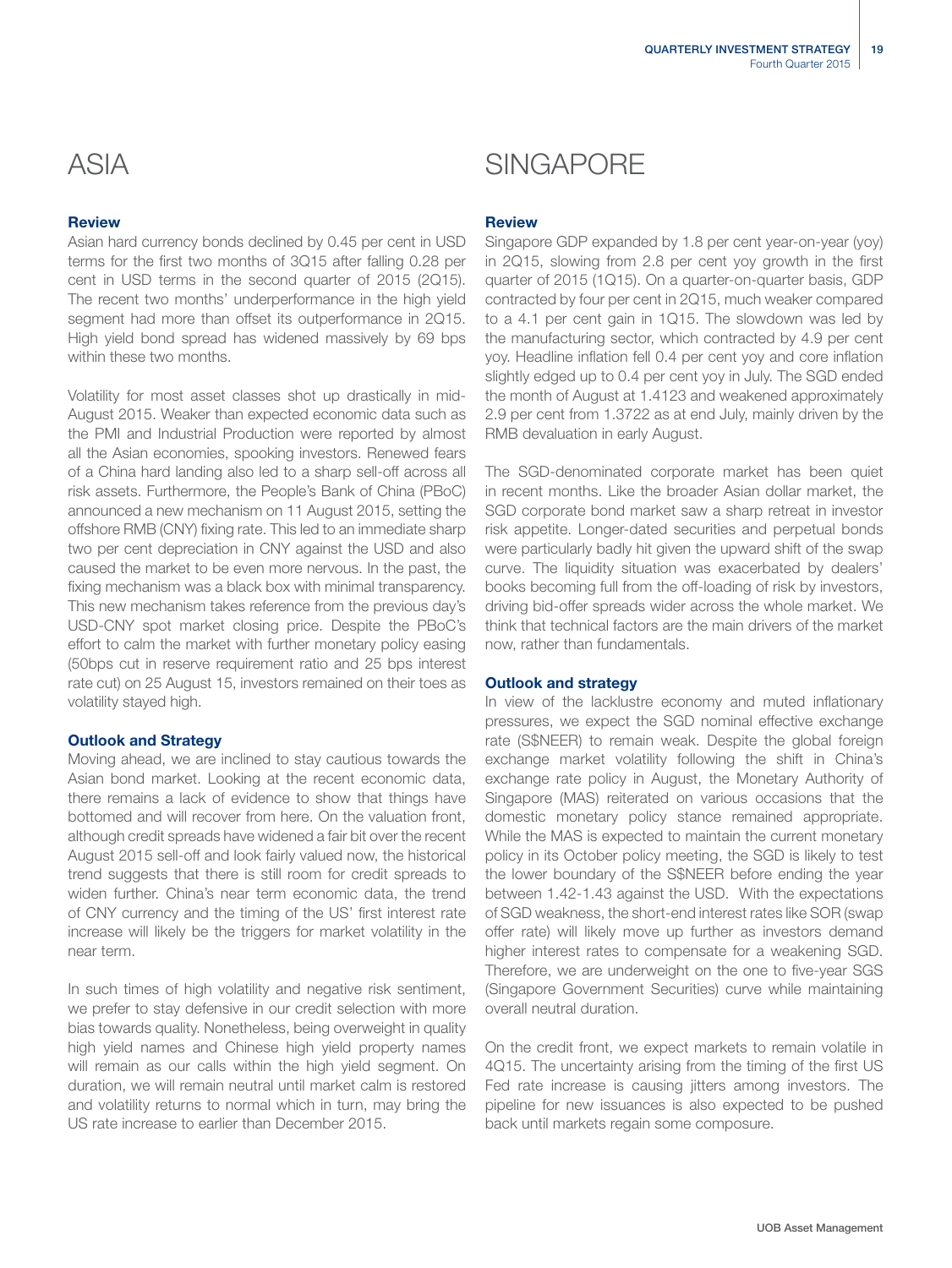# COMMODITIES STRATEGY



Notes:

The weights are relative to the appropriate benchmark(s).

'- -' denotes maximum underweight, '-' slight underweight, 'N' neutral, '+' slight overweight, '+ +' maximum overweight; arrows show change from last quarter.

### **Overview**

We remain at a neutral weight for the overall commodities sector, with our underweight position in bulk commodities offsetting an overweight position in gold and base metals. China has been the main source of incremental commodity demand in recent years and the sector has come under broad-based selling pressure due to concerns of an economic slowdown or even hard landing in China. However, demand data does not support such a gloomy outlook, with China showing relatively robust demand for crude oil and select base metals. In addition, we expect that policy initiatives for China's national grid, railways and the 'One Belt, One Road' programme will improve the demand outlook in the coming year. On the supply side, pricing is now deep into the cost curve for a number of commodities, suggesting that prices are unlikely to fall further from current levels.

### **Agriculture**

We remain at a neutral weight on agriculture commodities, with data showing a good planting season and relatively little disruption from drought or excessive rain. Corn, soybean and wheat prices appear well-supported, albeit at relatively low levels. The Australian Bureau of Meteorology continues to expect a significant El Nino weather event, which will impact crude palm oil (CPO) production as well as crops such as sugar and coffee. To date, CPO production data from Malaysia remains at above-average levels, with no signs of lower production. However, previous El Nino events have produced a strong upward movement in CPO prices when dry weather causes tree stress.

### Base Metals

We remain overweight on base metals given a generally positive demand picture, current pricing that is significantly into the cost curve, and sharply lower investment in new production across a number of metals. We note that the shape of the cost curves is relatively steep for metals such as copper and nickel, meaning that low-cost producers can remain profitable at low prices. However, we predict a significant expansion in operating margins in the event of a market upturn. Stricter social and environmental permitting means that new mines can take up to five years to construct, and the reserves of existing mines are being depleted at the same time.

### Bulk Commodities

We continue to hold an underweight position in bulk commodities, with new iron ore, thermal coal and coking coal production continuing to come onto the market, only to face weak steel and power sector demand. However, the main positive point is that high-cost production is now leaving the market, offsetting some of the demand weakness. Also, it is still possible for low-cost producers to make healthy operating margins at current price levels. Depleted inventory levels mean that bulk commodity prices could rise sharply on renewed policy stimulus.

### **Energy**

We maintain our neutral position in energy. Global demand continues to be positive, and US domestic oil production is finally starting to fall. Recent press reports of financial stress in Saudi Arabia's domestic finances also suggest that the Organisation of the Petroleum Exporting Countries (OPEC) may be close to agreeing to production cuts, in order to support crude oil prices. Offsetting these positive factors are the high levels of US crude oil inventories and concerns over Iranian oil supply returning to the global market. Overall, we do not expect crude oil prices to strengthen sharply in the coming quarter.

### Gold

We remain in an overweight position in gold given uncertainty in global economic data and the probability of continued low real interest rates. Retail demand from China and India is at record levels, and gold markets are now moving into the seasonally strong part of the calendar year. Central banks have remained aggregate net buyers, with the People's Bank of China now moving to monthly updates of the gold holdings in China's foreign reserves. While the strong USD remains a potential headwind, a strong dollar also has the positive effect of lowering production costs and strengthening gold revenues for non-USD producers.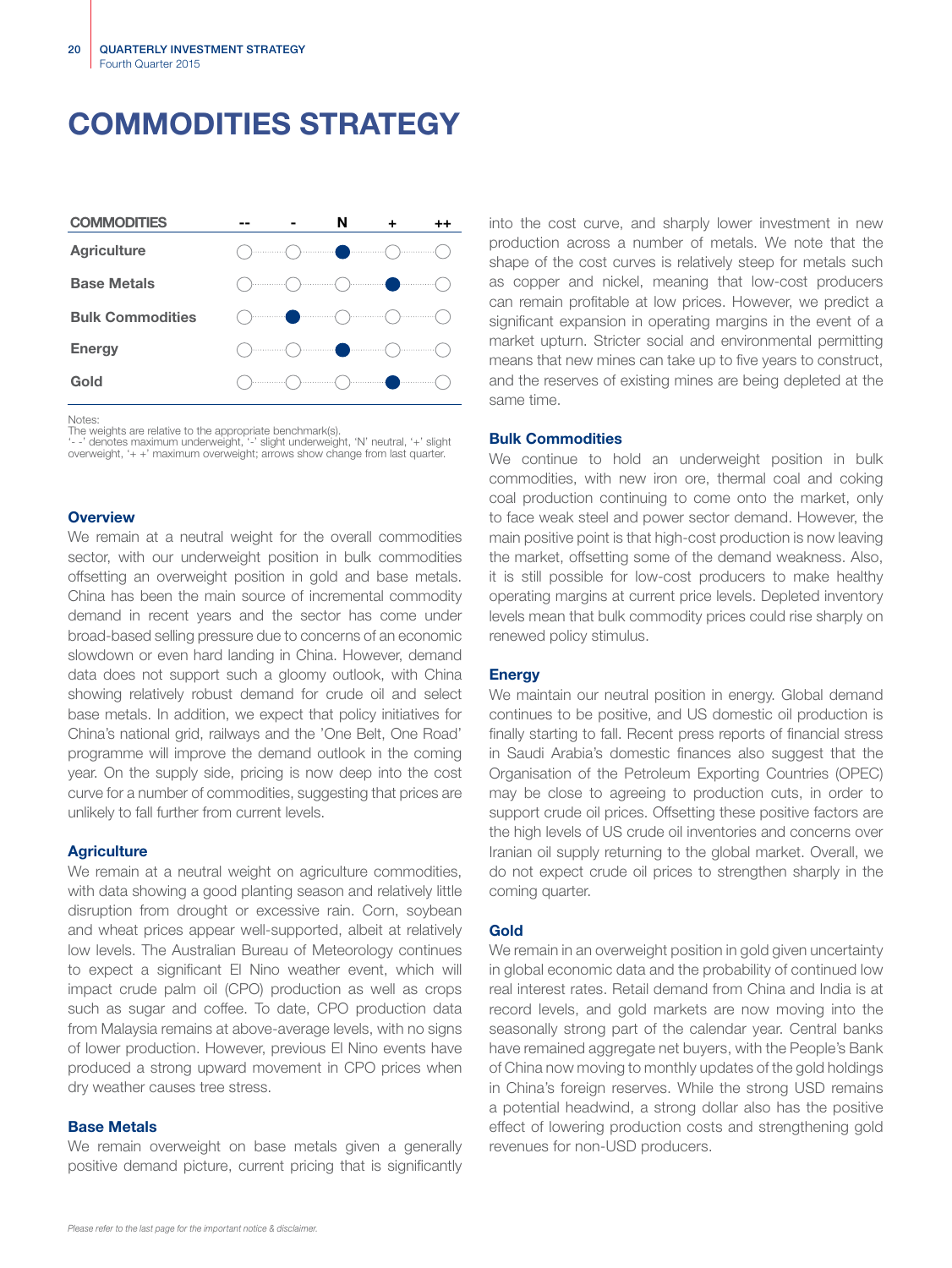# ECONOMIC INDICATORS APPENDIX DEVELOPED ECONOMIES EMERGING ECONOMIES

Purchasing Managers' Index **Purchasing Managers' Index** 







Industrial Production Growth (YoY%) **Industrial Production Growth (YoY%) Industrial Production Growth (YoY%)** 



### **Real GDP growth** (QoQ%, saar)\* **Real GDP growth** (QoQ%, saar)\*





\*For some economies, annualised GDP data are estimates by UOBAM. For India, data are in year-on-year percentages (YoY%). +China Caixin PMI was previously known as HSBC PMI (effective July 2015) Note: All data are sourced from Bloomberg, Datastream and UOBAM unless otherwise stated, as at 3 September 2015.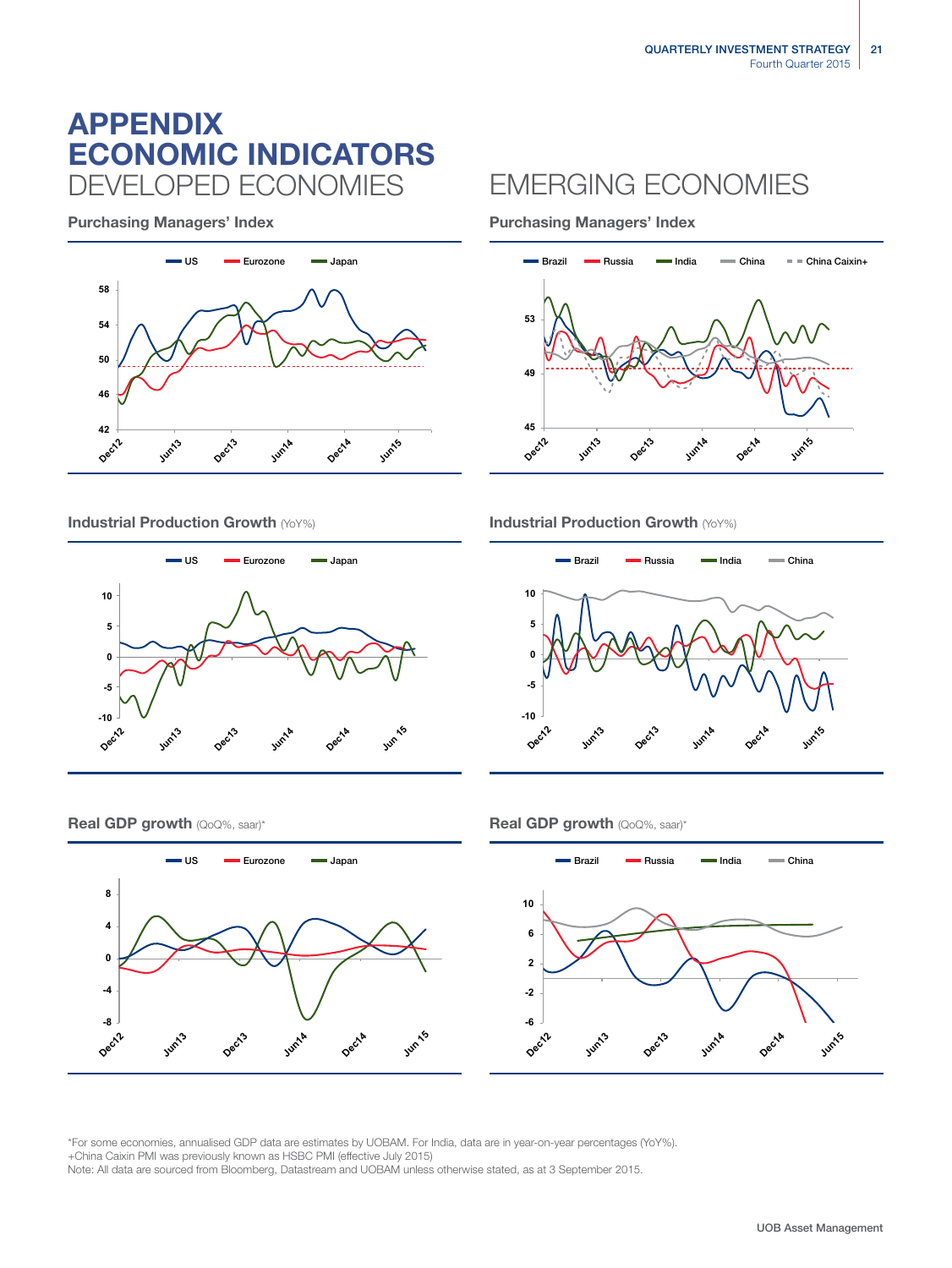# DEVELOPED ECONOMIES EMERGING ECONOMIES





Note: All data are sourced from Bloomberg, Datastream and UOBAM unless otherwise stated, as at 3 September 2015.

# Central Banks Interest Rates

| <b>Country</b>        | <b>Interest Rate</b>                 | <b>Current Rate</b><br>$(\%pa)$ | Latest<br><b>Meeting</b> | Change at<br>Latest Mtg (bp) | <b>Last Change</b> | <b>Next Meeting</b> |
|-----------------------|--------------------------------------|---------------------------------|--------------------------|------------------------------|--------------------|---------------------|
|                       |                                      | 3 Sep 15                        |                          |                              |                    |                     |
| <b>United States</b>  | Fed Funds Target Rate US             | 0.250                           | 29 Jul 2015              |                              | 16 Dec 08 (-75bp)  | 18 Sep 2015         |
| Eurozone              | Refinance Rate                       | 0.050                           | 16 Jul 2015              |                              | 4 Sep 14 (-10bp)   | 3 Sep 2015          |
| Japan                 | <b>BOJ Overnight Call Rate</b>       | 0.100                           | 17 Jun 2013              |                              | 19 Dec 08 (-20bp)  |                     |
| <b>United Kingdom</b> | <b>UK Official Bank Rate</b>         | 0.500                           | 2 Sep 2015               |                              | 5 Mar 09 (-50bp)   | 10 Sep 2015         |
| <b>Brazil</b>         | <b>Brazil Selic Target Rate</b>      | 14.250                          | 29 Jul 2015              | 50                           | 29 Jul 15 (+50bp)  | 21 Oct 2015         |
| <b>Russia</b>         | Russia Refinancing Rate Announcement | 8.250                           | 13 Sep 2013              |                              | 13 Sep 12 (+25bp)  |                     |
| India                 | Repurchase Rate                      | 7.250                           | 26 Aug 2015              |                              | 3 Jun 15 (-25bp)   |                     |
| China                 | 1 Year Benchmark Lending             | 4.600                           | 2 Sep 2015               |                              | 26 Aug 15 (-25bp)  |                     |
| <b>South Africa</b>   | South Africa Repo Avg Rate           | 6.00                            | 2 Sep 2015               |                              | 23 Jul 15 (+25bp)  | 23 Sep 2015         |

Source: Bloomberg, as at 3 September 2015.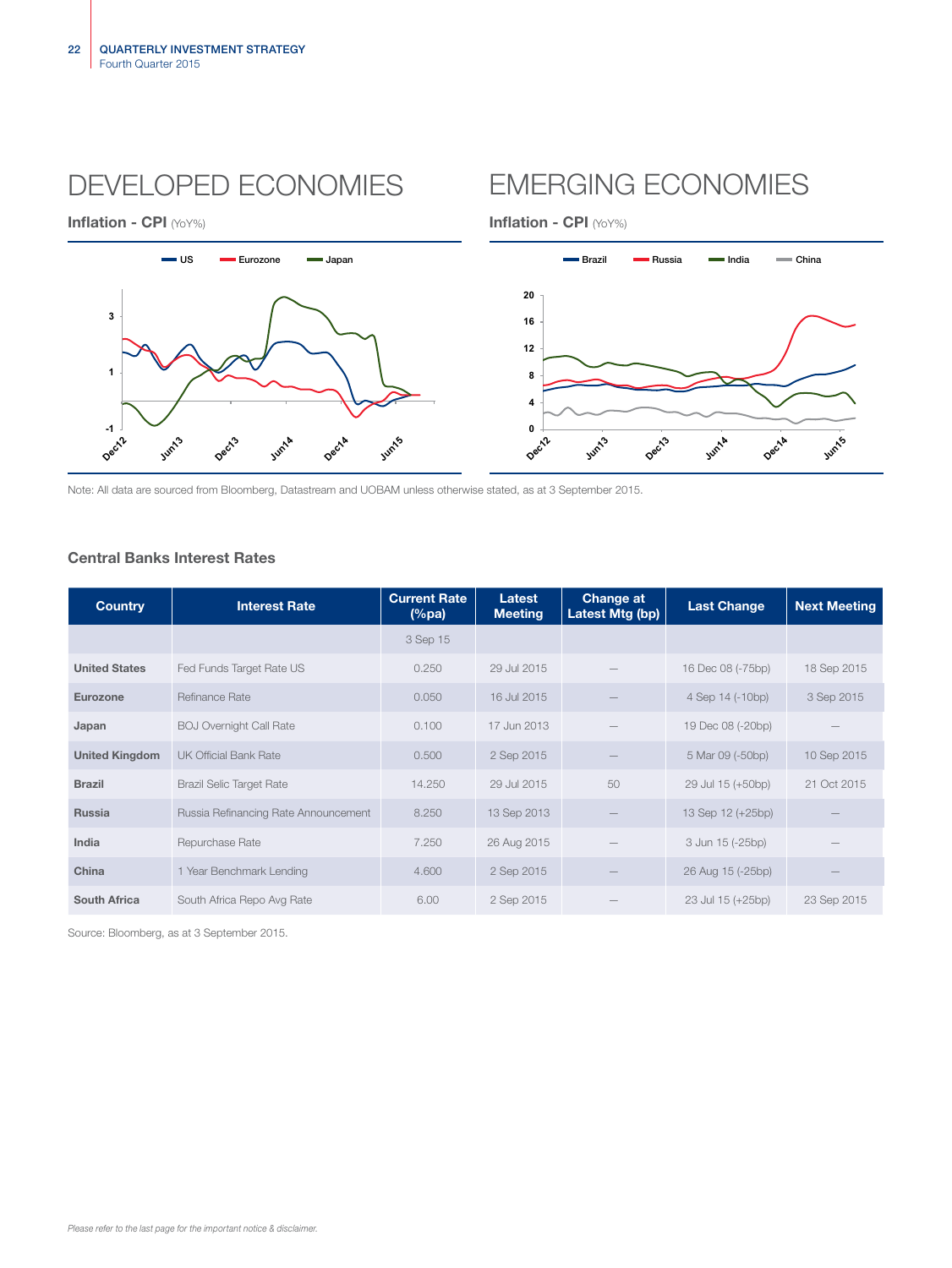# MARKET PERFORMANCE DEVELOPED MARKETS EMERGING MARKETS



Fixed Income Indices (Rebased 100 on 31 December 2013)



### Commodity Indices (Rebased 100 on 31 December 2013)





### Fixed Income Indices (Rebased 100 on 31 December 2013)





## Dollar Index Spot

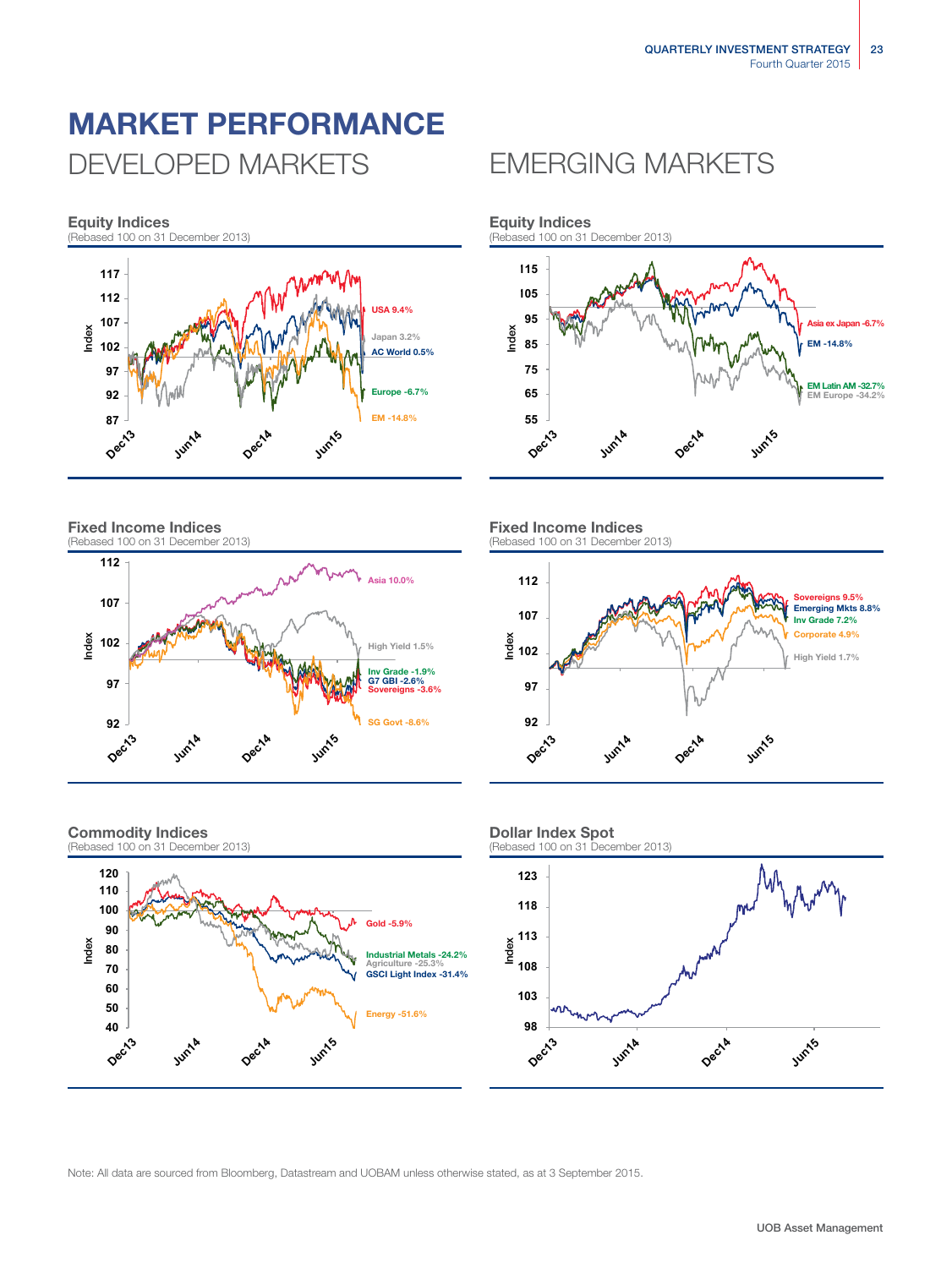# EQUITY MARKET INDICATORS DEVELOPED MARKETS EMERGING MARKETS





## Earnings Revision by Regions for FY2 Earnings Revision by Regions for FY2



# Earnings Revision by Sectors for FY2 Earnings Revision by Sectors for FY2

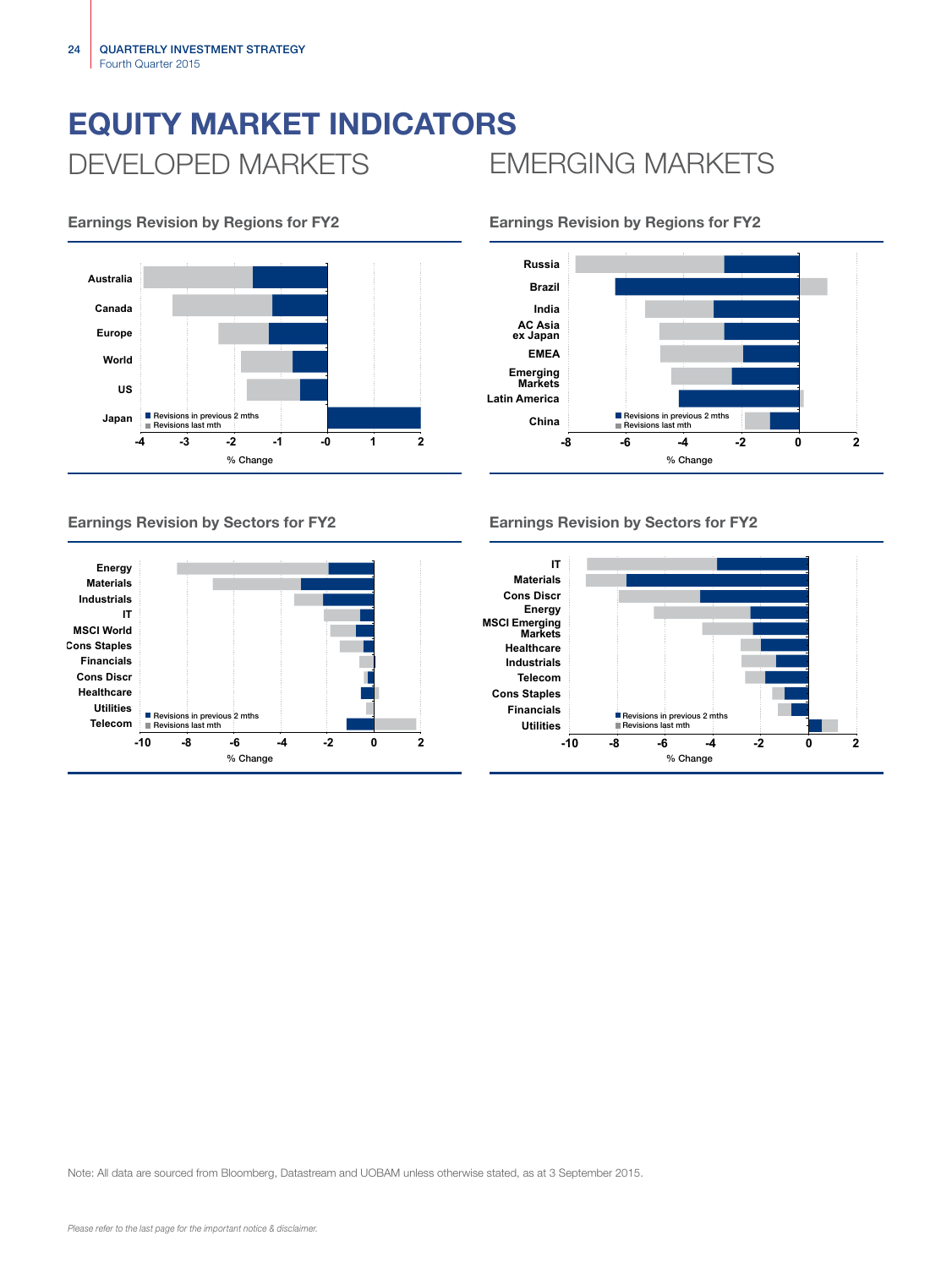# **VALUATION**



\*Mean and SD are based on data from 1999.





### Developed Markets Earnings Yield Ratio\* Emerging Markets Earnings Yield Ratio\*



P/BV vs ROE by Region **P/E** vs Growth by Region



### P/BV vs ROE by Sector **P/E** vs Growth by Sector

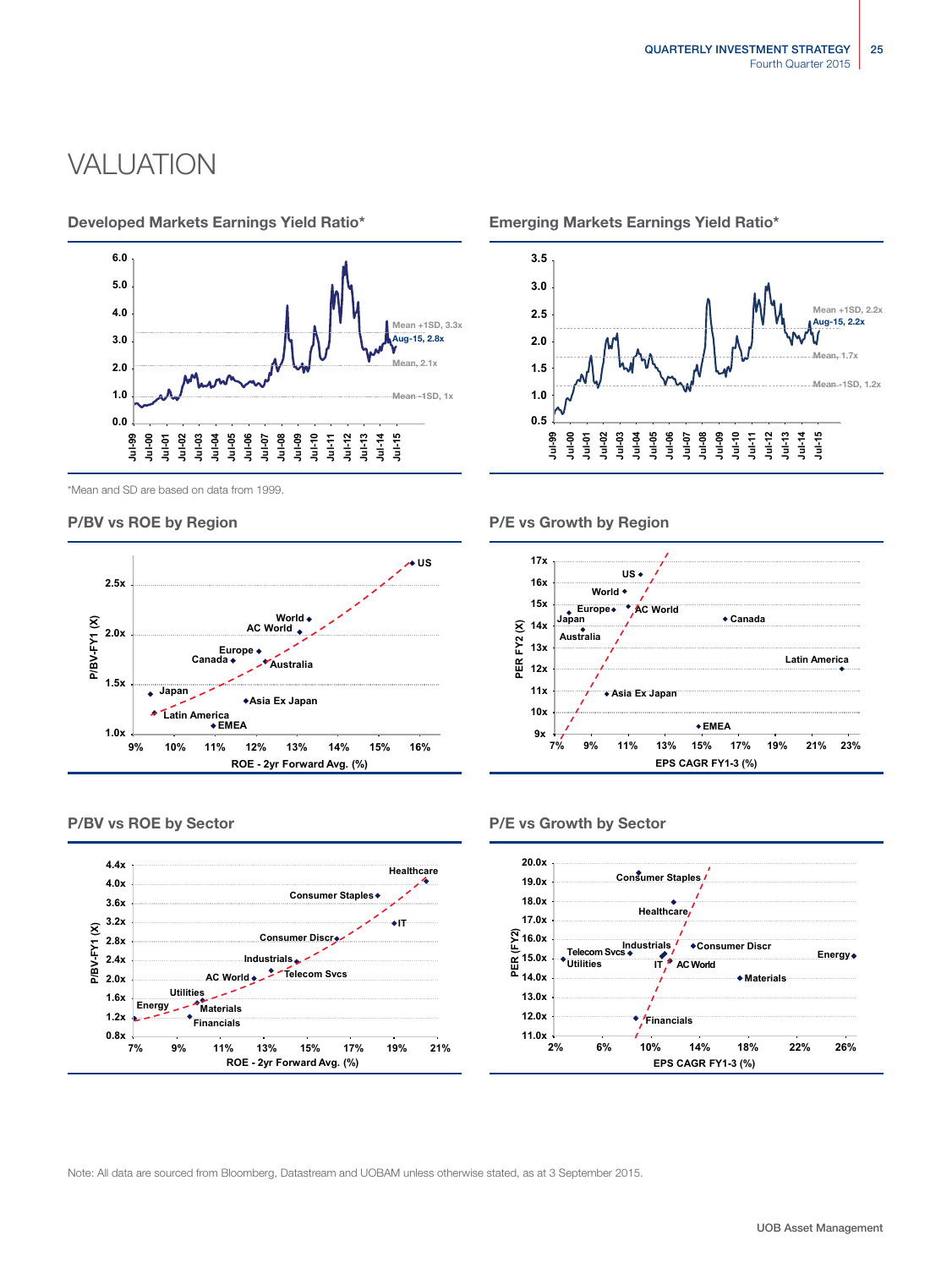# FIXED INCOME MARKET INDICATORS



Developed Markets 10-Year Government Yield (%) Emerging Markets 10-Year Govenment Yield (%)





Emerging Markets (USD) Yield and Credit Spread Asia (USD) Yield and Credit Spread







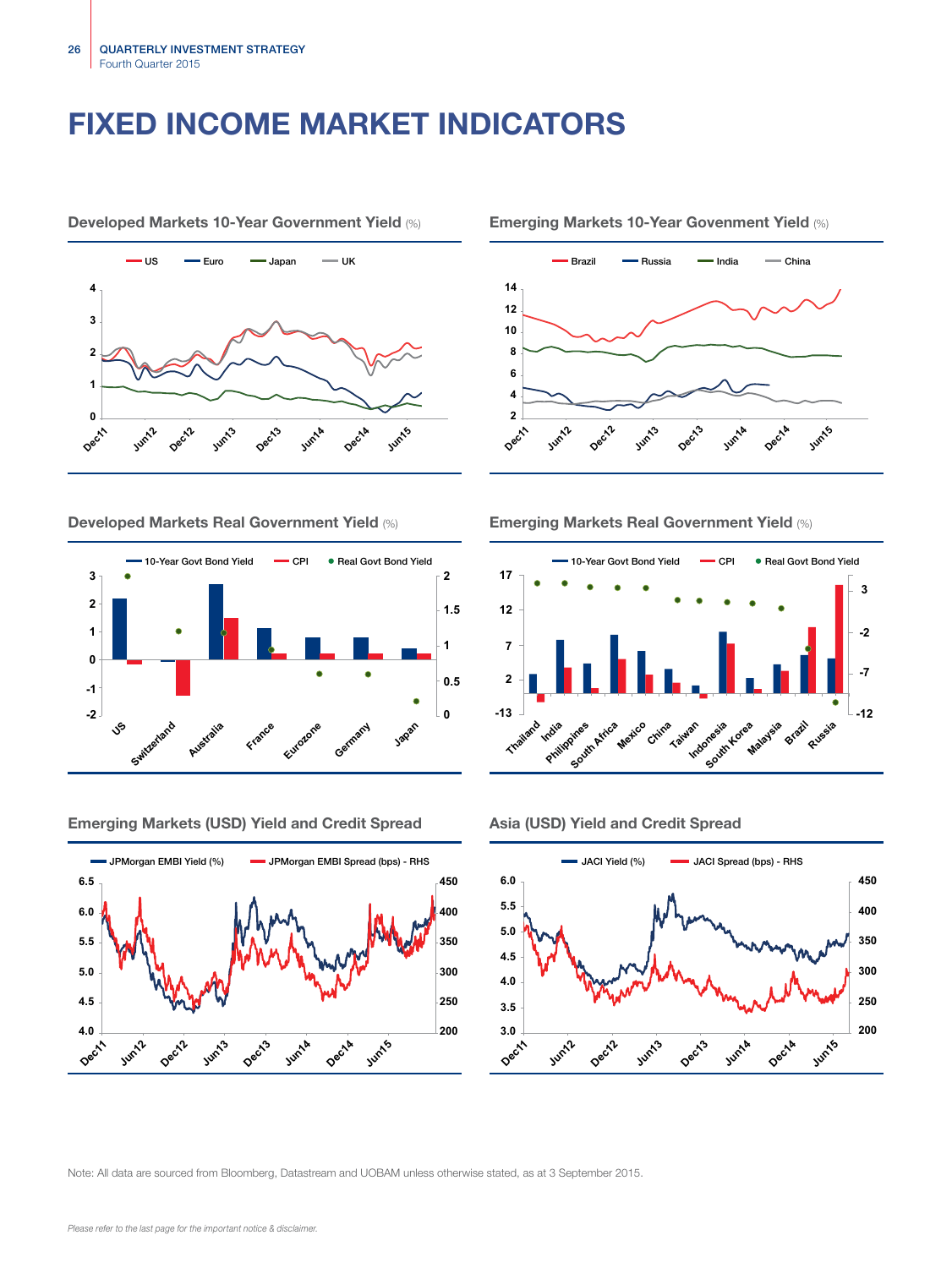# Emerging Markets (Local Currency) Bond Yield Asia (Local Currency) Bond Yield



# **CURRENCIES**

**Dollar Index Spot** (Rebased 100 on 31 December 2013) **G-10 FX against US Dollar** 



## Emerging Markets FX against US Dollar Asia FX against US Dollar







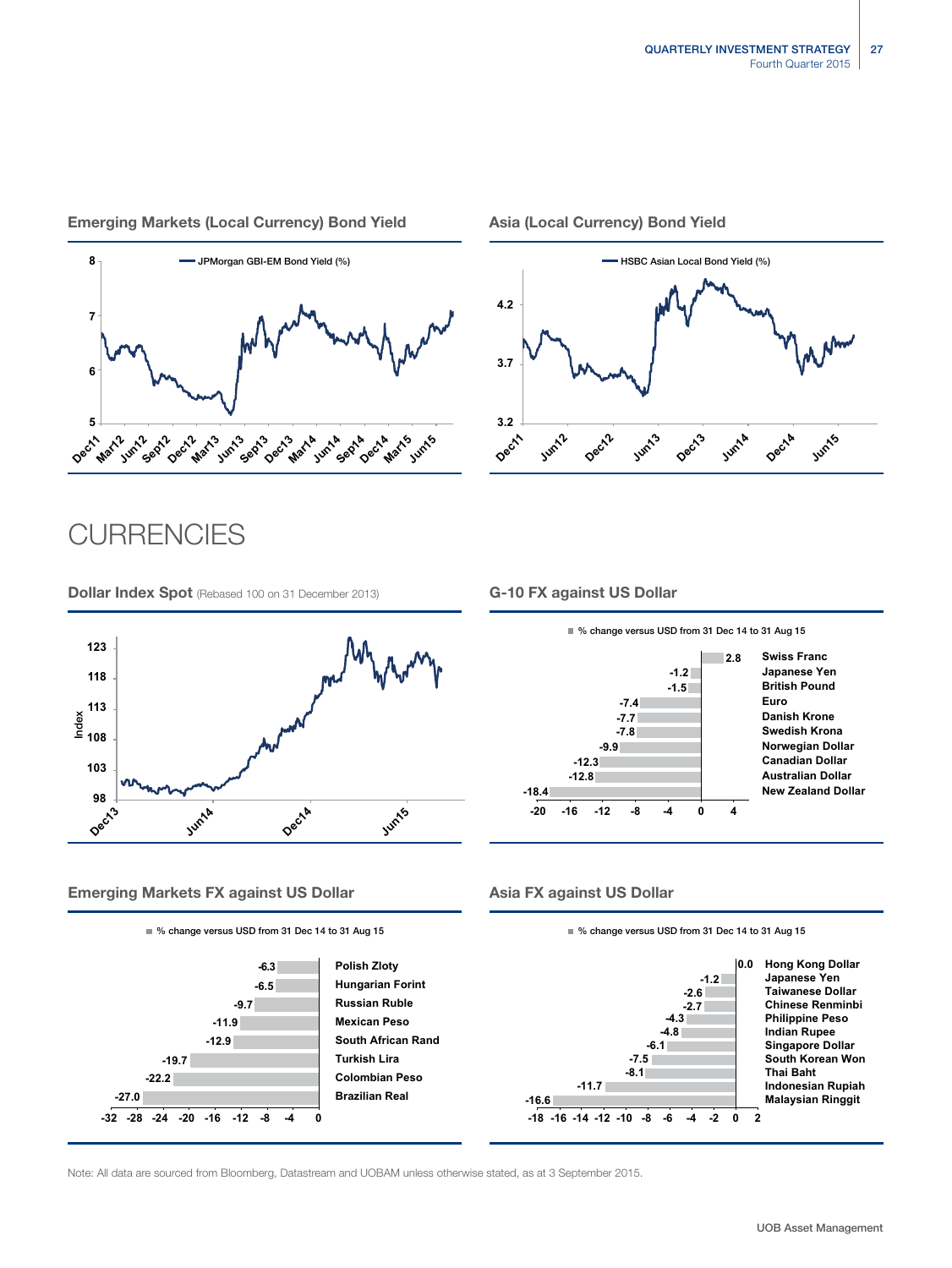# COMMODITY MARKET INDICATORS



Precious Metal Price (USD) Copper Price (USD)









### Aluminum Price (USD) and the USD of the USD of the USD of the USD of the USD of the USD of the USD of the USD of the USD of the USD of the USD of the USD of the USD of the USD of the USD of the USD of the USD of the USD of





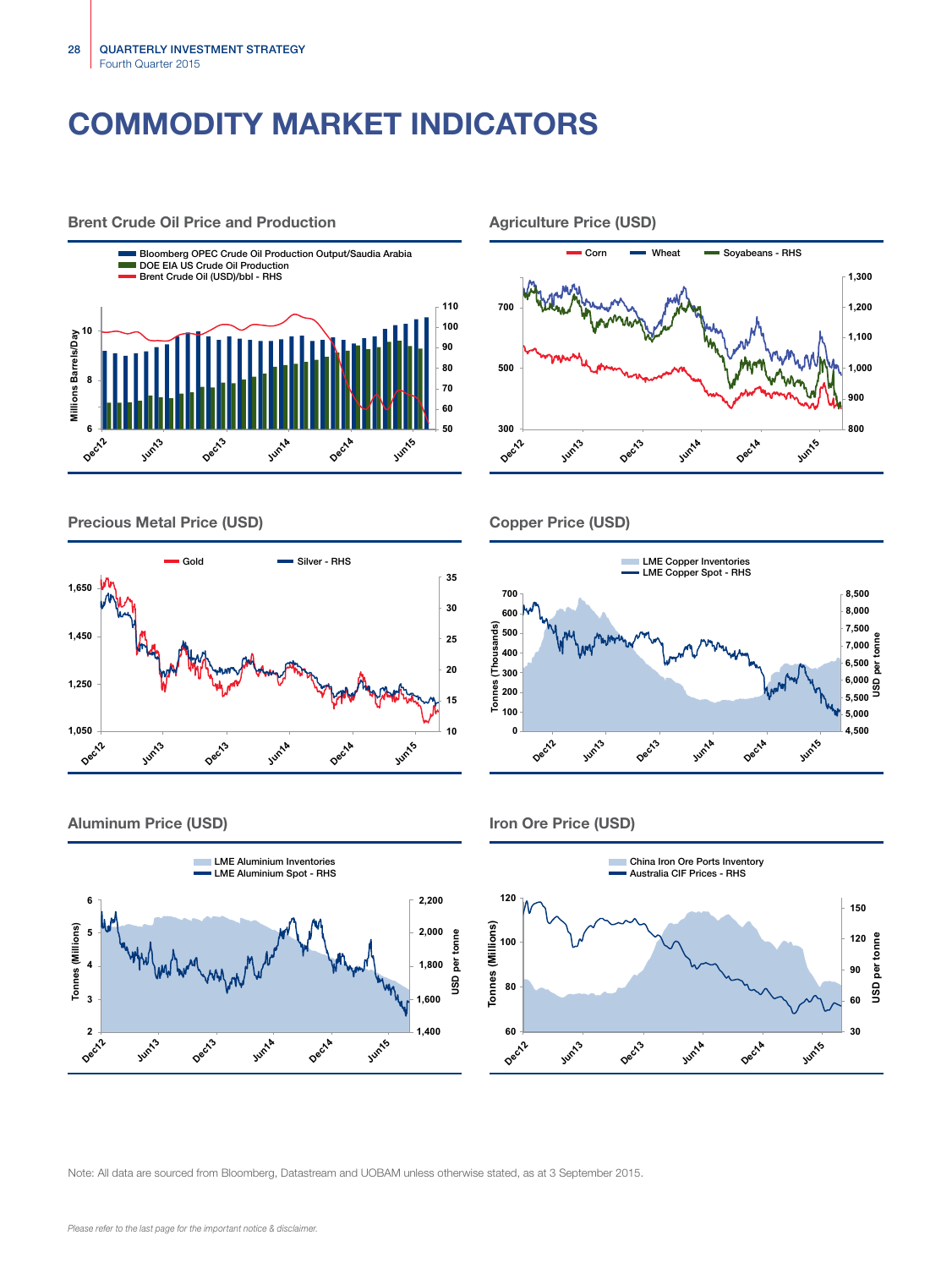## Contact Details

# SINGAPORE

# UOB Asset Management Ltd

*Address* 80 Raffles Place UOB Plaza 2 Level 3 Singapore 048624 *Tel* 1800 222 2228 (Local) • (65) 6222 2228 (International) *Fax* (65) 6532 3868 *Email* uobam@uobgroup.com *Website* uobam.com.sg

## MALAYSIA

## UOB Asset Management (Malaysia) Berhad

|            | <b>Address</b> Level 22, Vista Tower, The Intermark |
|------------|-----------------------------------------------------|
|            | No. 348 Jalan Tun Razak, 50400 Kuala Lumpur         |
| <b>Tel</b> | (60) (03) 2732 1181                                 |
| Fax        | (60) (03) 2732 1100                                 |
|            | <b>Website</b> uobam.com.my                         |

## THAILAND

## UOB Asset Management (Thailand) Co., Ltd

|         | <b>Address</b> 23A, 25 Floor, Asia Centre Building, 173/27-30, 32-33 |
|---------|----------------------------------------------------------------------|
|         | South Sathon Road, Thungmahamek, Sathon, Bangkok 10120, Thailand     |
| Tel     | (66) 2786 2000                                                       |
| Fax     | (66) 2786 2377                                                       |
| Website | uobam.co.th                                                          |

## **BRUNEI**

## UOB Asset Management (B) Sdn Bhd

| Address | FF03 to FF05, The Centrepoint Hotel, Gadong,   |
|---------|------------------------------------------------|
|         | Bandar Seri Begawan BE 3519, Brunei Darussalam |
| Tel     | (673) 2424806                                  |
| Fax     | (673) 2424805                                  |

## TAIWAN

## UOB Investment Advisor (Taiwan) Ltd

|     | <b>Address</b> Union Enterprise Plaza, 16th Floor, 109 Minsheng East Road, Section 3, |
|-----|---------------------------------------------------------------------------------------|
|     | Taipei 10544                                                                          |
| Tel | (886)(2) 2719 7005                                                                    |
| Fax | $(886)(2)$ 2545 6591                                                                  |
|     |                                                                                       |

# JAPAN

## UOB Asset Management (Japan) Ltd

*Address* 13F Sanno Park Tower, 2-11-1 Nagatacho, Chiyoda-ku, Tokyo 100-6113 Japan *Tel* (813) 3500-5981 *Fax* (813) 3500-5985